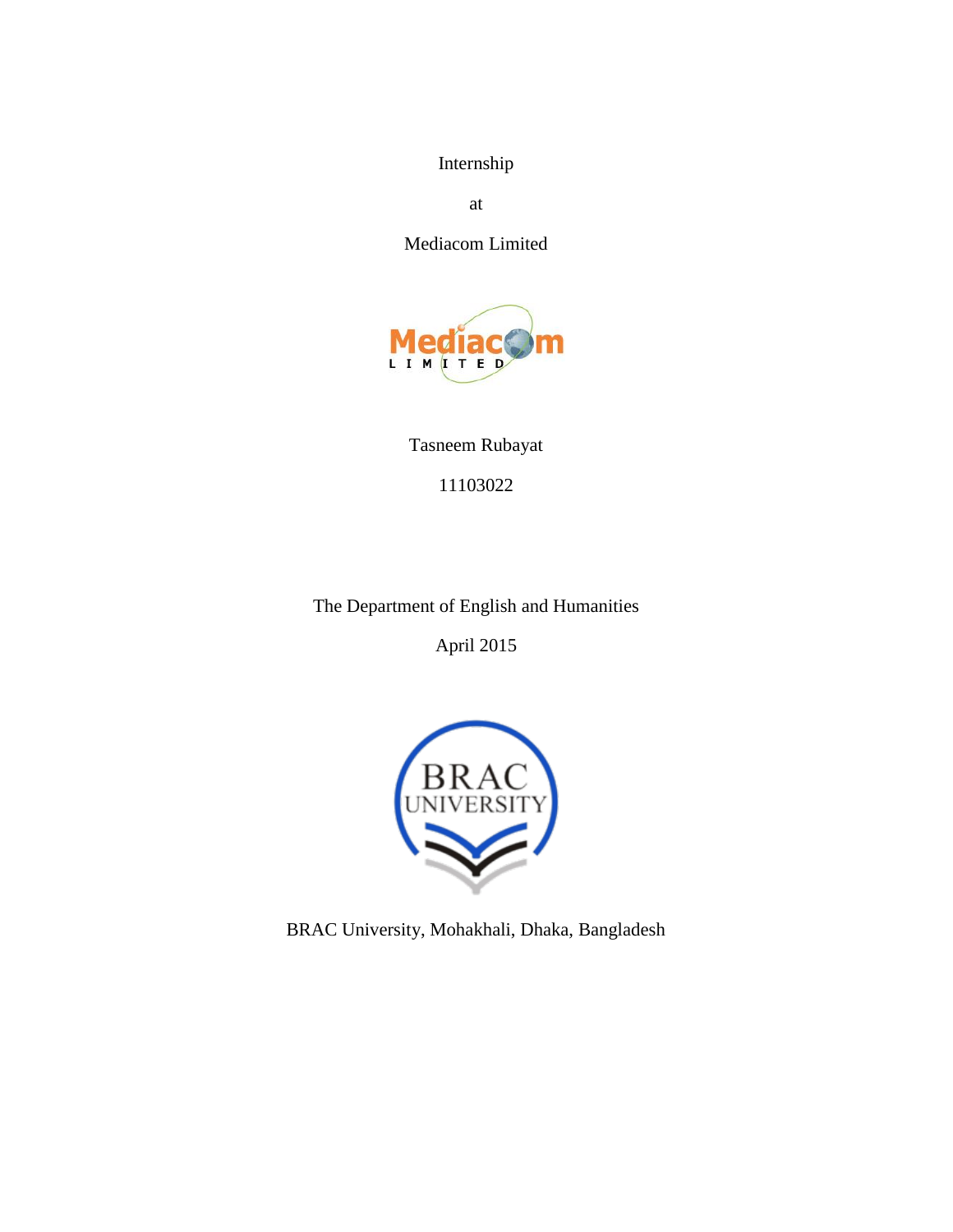Internship

At

Mediacom Limited

A report submitted to

The Department of English and Humanities

of

BRAC University

By

Tasneem Rubayat

11103022

ENH

In Partial Fulfillment for the Requirements

for the Degree of

Bachelor of Arts in English

April 2015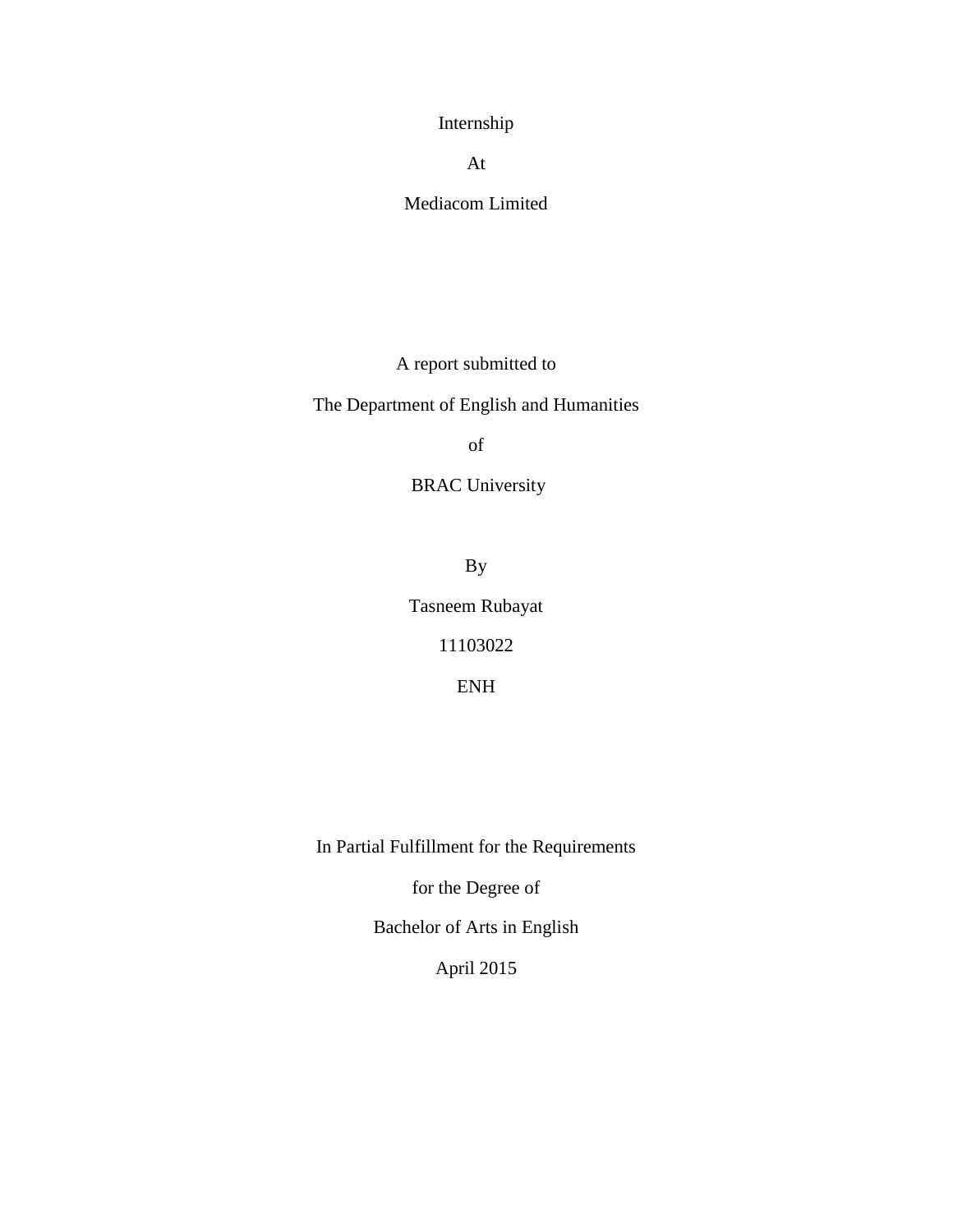## **Acknowledgement**

I would like to express my deepest appreciation to those who made crucial contributions for me to complete this report.

I am grateful to my supervisor from BRAC University, Ms. Roohi Huda, whose contribution in the form of stimulating suggestions, patience and encouragement helped me to continue writing this report.

Furthermore, I would also like to thank my internship supervisors, Mr. Syful Akbar Khan, assistant creative director at Mediacom and Mr. Tanzim Rahman, creative copywriter at Mediacom, who provided all the necessary resources for me to complete my tasks. They took time from their schedule to guide me with their insightful suggestions. That indeed made my three month internship a delightful and meaningful experience.

I would like to extend my gratitude to the other members of the Creative Department for being supportive in terms of my flaws and helping me improve my skills. And last but not the least, my heartiest gratitude to Mediacom for allowing me to do my internship there.

Tasneem Rubayat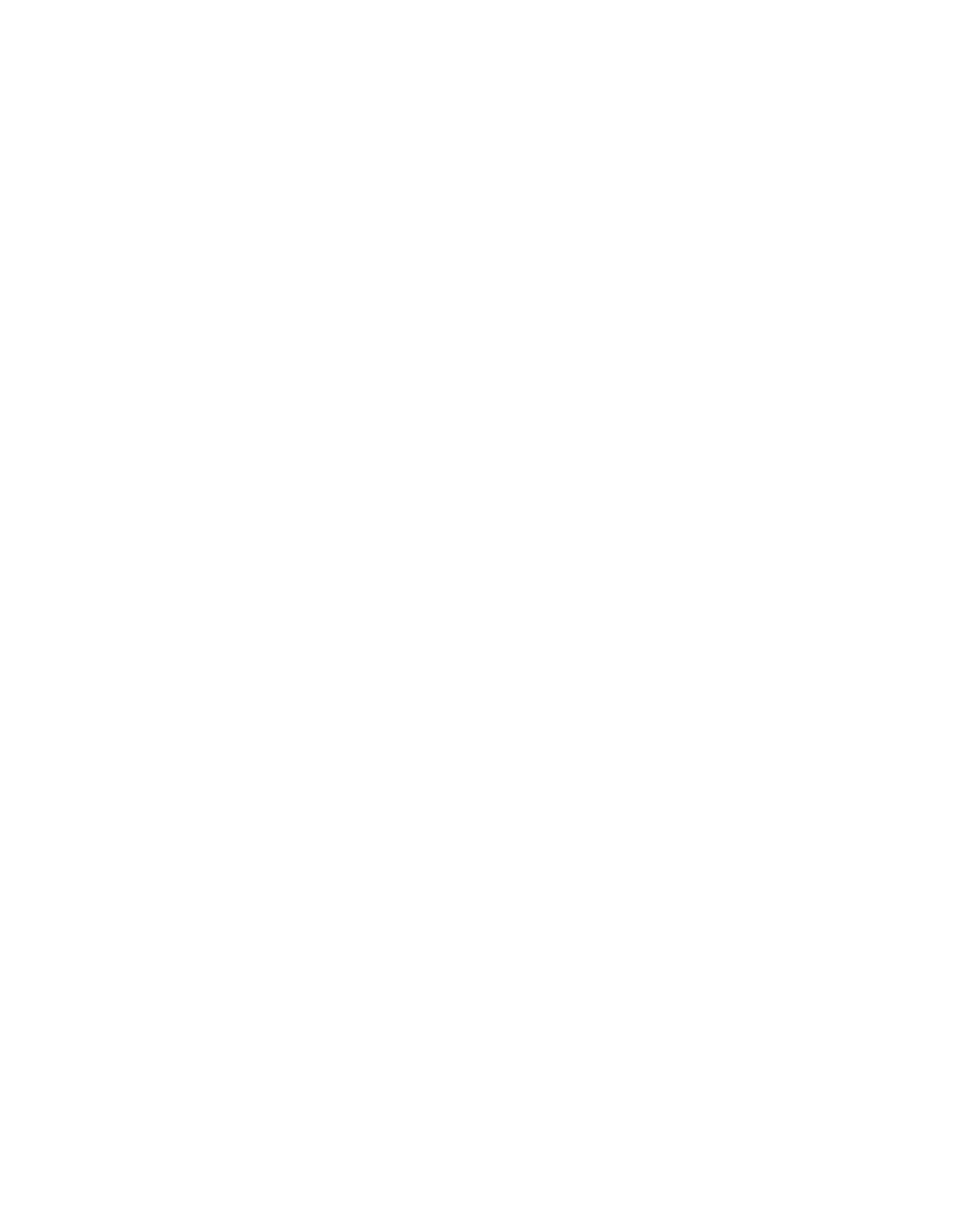## **1. Introduction**

"Creativity without strategy is called art, creative with strategy is called advertising" – Prof. Jef L. Richards

Advertising is a very innovative way of communication. The main characteristic of an advertisement is the objectives which are communicative and convincing. Advertising plays a very important role in today"s age of competition. Advertising is one thing that has become a necessity for everybody in today"s day to day life, be it the producer, the trader or the customer.

Advertising is impossible without creative thinking. In other words, creativity is the essence or soul of it. For an advertisement to be a success, it must have some fundamental aspects or characteristics in it. An advertisement must be creative, original, persuasive and attractive to the masses. To make advertisements more creative and appealing, professional ad agencies hire people with creative minds who can think "out of the box" and are always ready with their newer concept, jingles and innovative presentations.

The reason I had a concentration in Media and Cultural Studies is to merge my knowledge of media with the contemporary world. That is because this area of study covers all the other field like history, geography, language, literature, business, arts, culture, psychology, politics, philosophy, science and technology and so on. So, as a student with the Media and Cultural Studies concentration I can have a lot of knowledge and innovation.

I chose to do my internship at Mediacom because this organisation is directly related to the field of advertisement, and its approach towards the advertising sector has been very successful and sincere. Hence, I presumed it can be a very crucial step towards my dream of working in the advertising world, and learn a lot of things.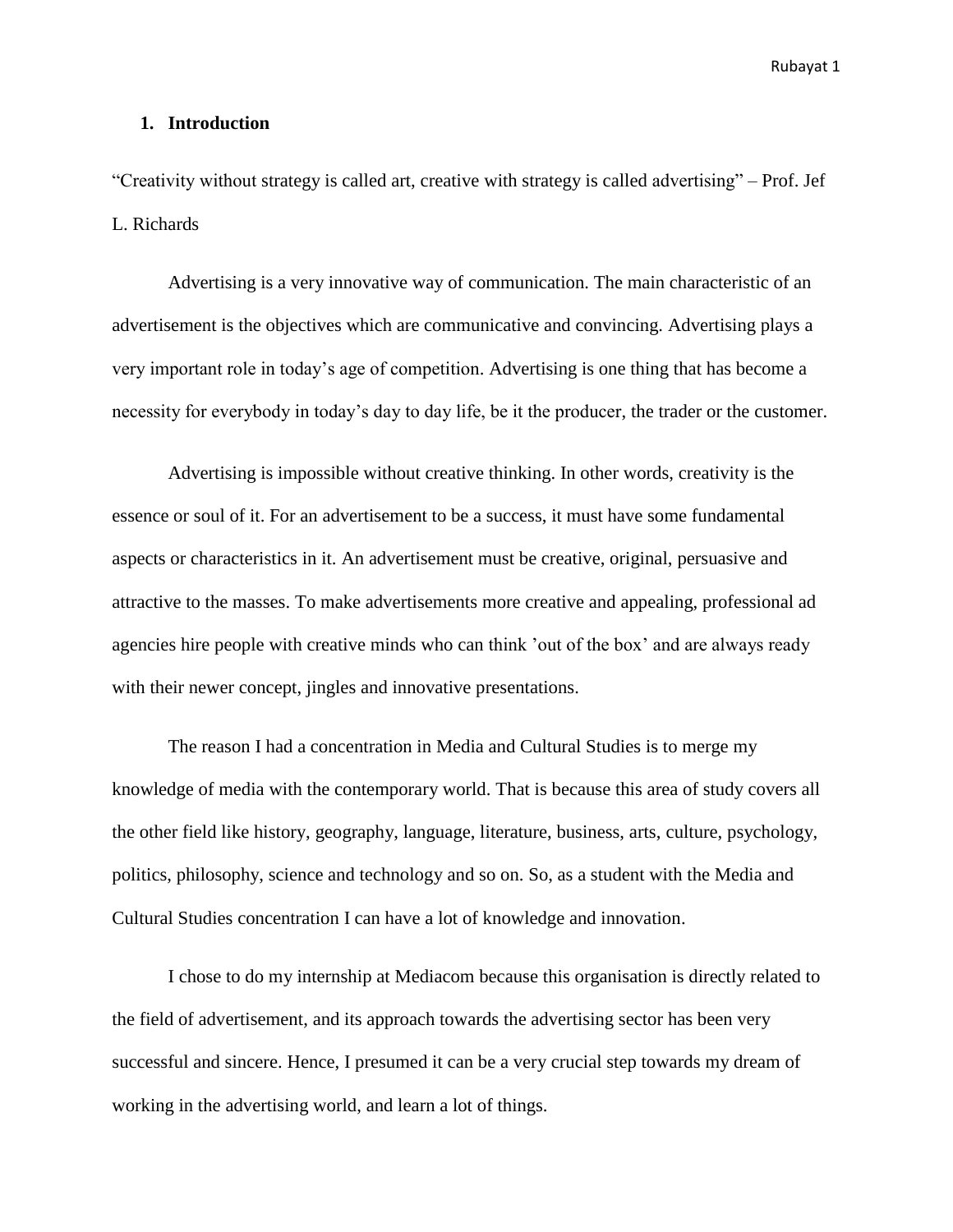## **2. A brief history and information about Mediacom Limited**

The advertising agency Mediacom ltd. was established in the year 1997 as an in-house agency for Square Group, one of the largest and most reputed business conglomerates in Bangladesh. Day by day Mediacom grew as a strategy based and neutral advertising agency in Bangladesh.

Mediacom is an agency that provides services like brand consultancy, marketing communication, social communication, event management, media planning, print productions and other related advertising and marketing services.

The mission of Mediacom Ltd. is to fulfill their clients' satisfaction to the maximum level and they want to ascertain a neutral and credible image of themselves. Mediacom endeavors to build and sustain a long term relationships with its clients, suppliers and all other useful sources. They also maintain a non-discriminatory, congenial and progressive work environment.

Mediacom positions itself as a partner with its clients; a partnership that is build on trust and reliability. The organisation also considers itself and its clients to be a unit.

It has been nearly 18 years since Mediacom has been established. This simply shows how experienced it is in the world of advertising. It has gained a huge success in the Bangladeshi market, mostly because of their experienced personnel. The experience of the personnel contributes a lot as they are involved in brand development to the trade marketing of consumer goods. These personnel are always concerned about their clients.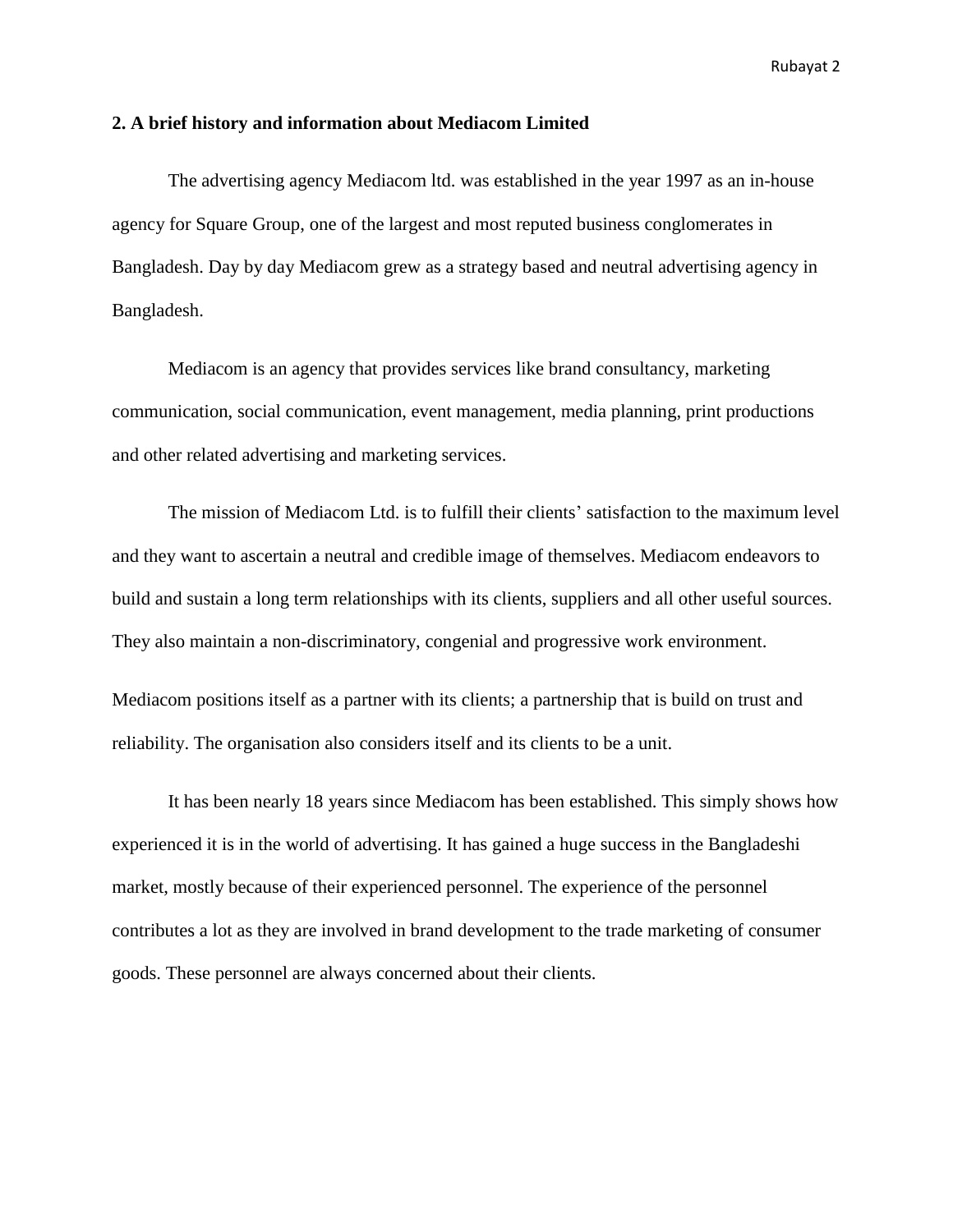Under this service of brand positioning, Mediacom provides strategic services that include consumer study, marketing planning, communication planning, and developing a message for each ad they create.

In addition to its sister concerns "Maasranga Productions Limited" for audiovisual production and Barnali Printers for prints and packaging, Mediacom maintains close and effective understanding with all the leading audiovisual and print production houses to ensure timely quality production.

Mediacom takes special pride in its ability to provide extensive coverage of events in the local newspapers and electronic media. Mediacom also handles the responsibility of organizing press meetings, press conferences and releasing press notes for all its clients.

Mediacom is one of the stakeholders in the leading private satellite television channel, Maasranga TV. In addition, Mediacom shares wonderful professional and personal relationship at all levels including the shareholder level, and with all the media houses in the country.

For marketing communication, the strategic planning team solves simple and straightforward cases jointly with the client service and creative team.

Social Communication is the latest section at Mediacom, aimed at catering to the increasing need of behavior-change communication through message marketing. Although Mediacom has handled a number of campaigns which were sporadic, now it has a dedicated team with comprehensive capabilities. As a result they can arrange campaigns more frequently. Since social media has become one of the effective ways for direct communication with clients, the creative team here is also appointed to provide ideas for regular updates and seasonal campaigns.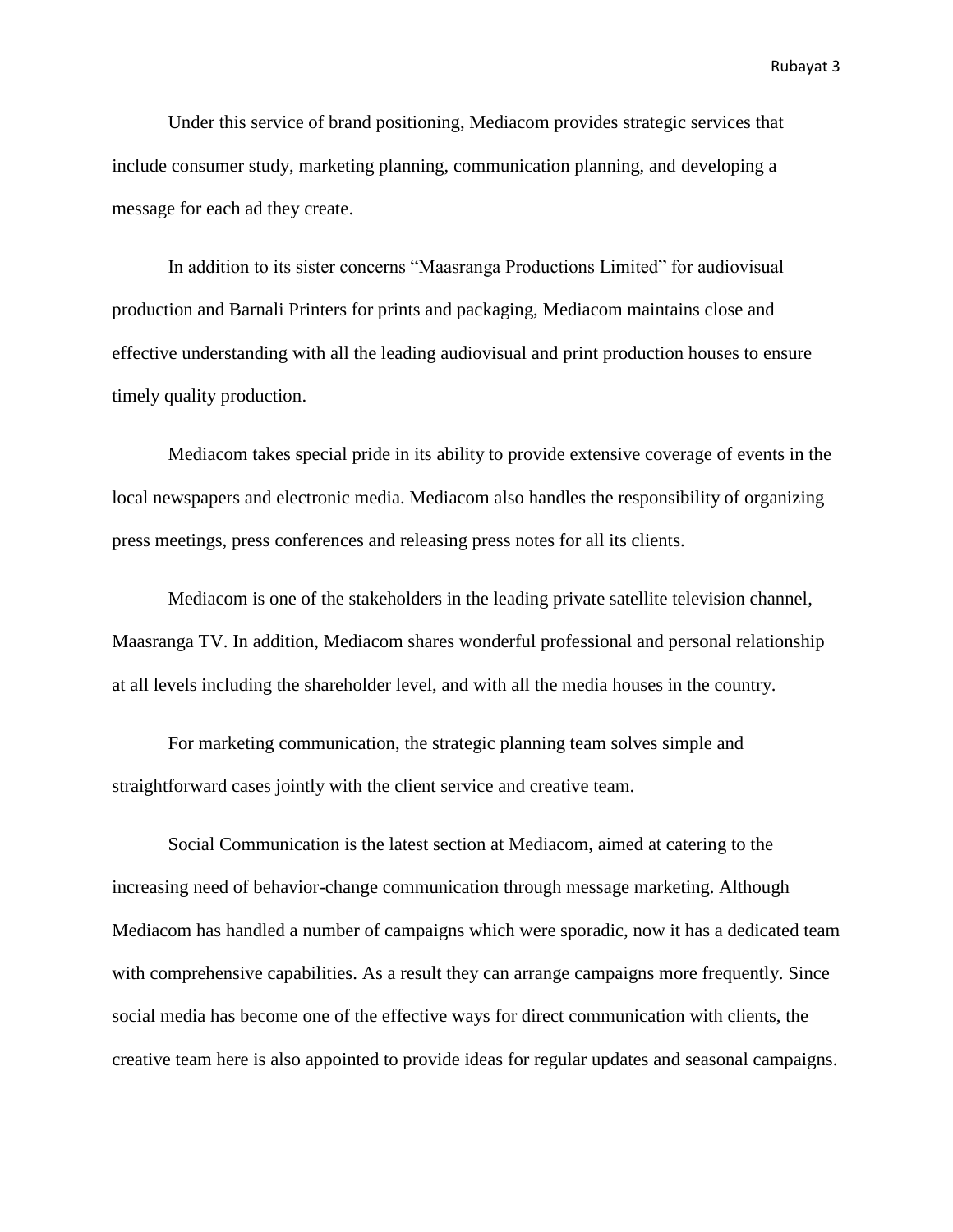From product launching to contract signing ceremonies, arranging press conferences, planning tours or events of any sort to planning non-traditional promotions, the event management team along with the support team plans a complete event that meets the clients' end promotion objectives.

# **Whom Mediacom caters to**

*Current Account*শেকড থেকে শিখরে **bKash Rata** ౼౷౷ Sensation **MKONKA** Panther Merit Jui Senova **KA Freshgel Kool XNel** 

CHAMAK MAGIC White Plus Spring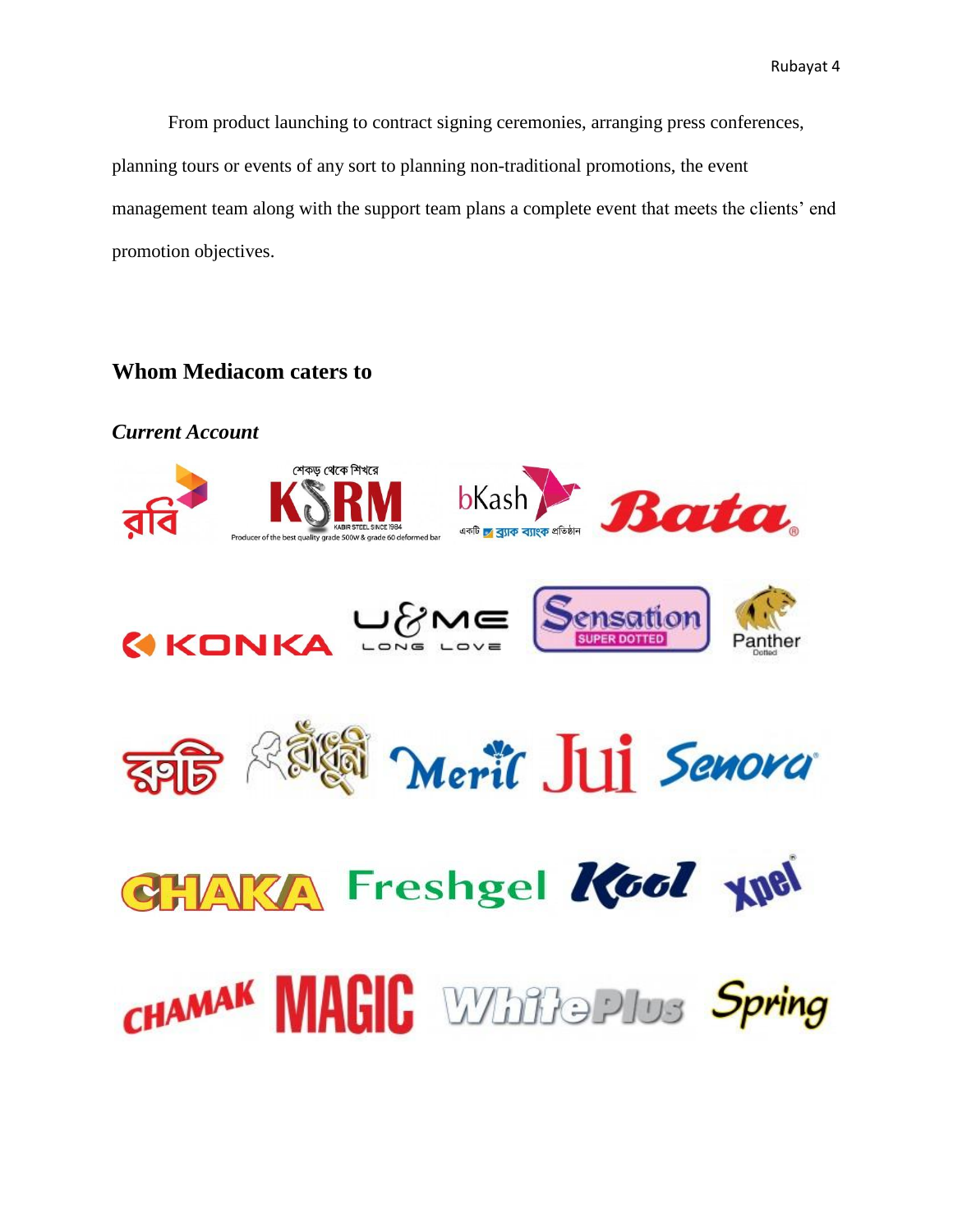







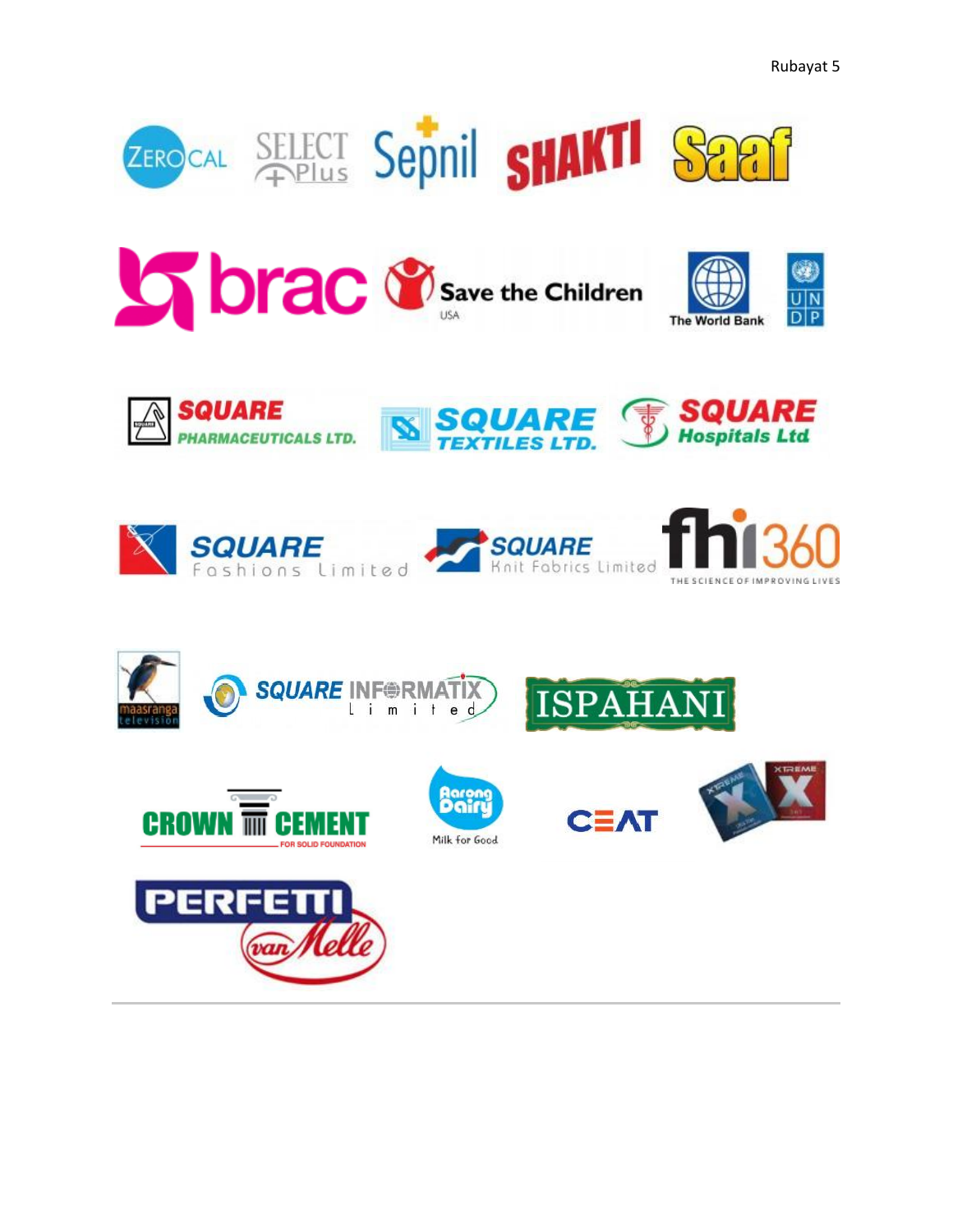## **3. Working at Mediacom**

Working at Mediacom with the topnotch copywriters of the country has been a great experience. Though as a media major student I had some background knowledge about advertising, copywriting etc, I learnt things I never knew before. Then again, surprisingly my undergraduate course ENG465, Translation studies turned out to be very helpful in the long run.

Translation is like mathematics and it demands constant practise to have a good command over it. There is no way to label a translated piece "wrong", unless there are factual errors. Only a good translation can do justice to a piece of writing when it is translated in another language. In translation it is very important to identify an ideal word to demonstrate a particular meaning among all the synonyms it has.

Determining "Target audience" is a very important factor when it comes to advertising. To settle that, one needs to consider the product first, and then the demographics of the people who will be more likely to purchase the product. There are several key demographics that should be considered. They are sex, age, profession, marital status, location, education and income.

Language is the most vital means to reach out to any target audience. A product that is targeting the urban youth in its advertisement will definitely have a different interaction with its target audience from the product that targets people from remote or rural areas. Hence, choosing the ideal language is very important for advertisements. If the language of an advertisement is not understandable or legible to its audience, then it fails to deliver a message, and that basically defeats the entire purpose. This is where my understanding of translation and copywriting helped me, to find out where language switching is valid and required.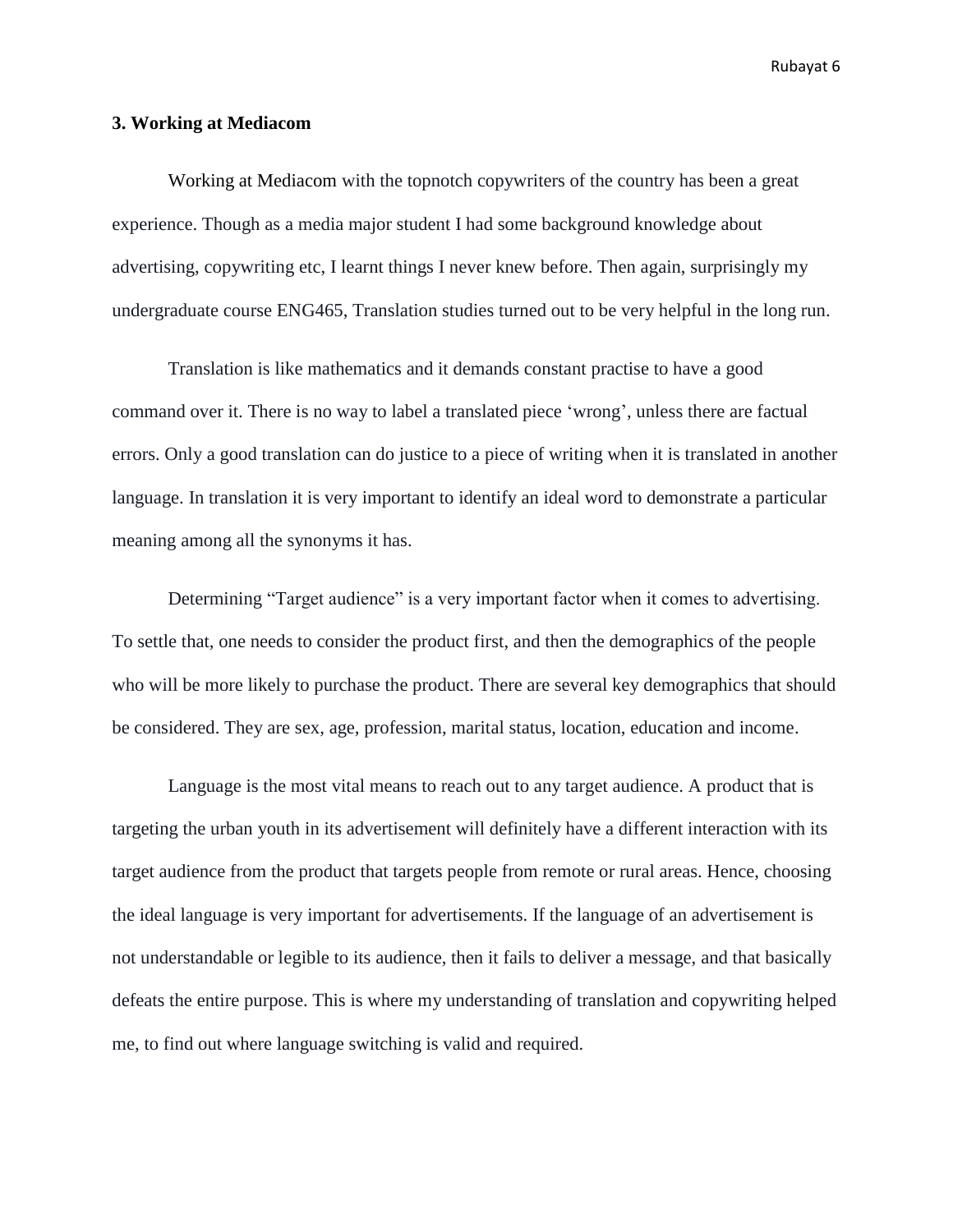Among all the departments at Mediacom, copywriting is one, and six copywriters work there under a departmental head. During my initial days there, I was basically enlightened about the philosophy, motive and policies of Mediacom Bangladesh. I was told to go through all the printed ads and TVCs by Mediacom that have been published and telecasted in almost two decades. Mediacom is one of those ad agencies that believe in focusing on a storyline when it comes to an advertisement, rather than a popular personality. So their way of working on advertisements is certainly different from other advertising agencies.

### **3.1 Working on taglines**

As my very first assignment, I worked on a tagline for KSRM (Kabir Steel Re-rolling Mills Ltd.). Taglines should be written in a precise manner, and it surely should also be informative enough for the consumers to presume what the product is and what category it belongs to. And while writing the tagline, I was given information about the background and ideology of the respective brand.

KSRM is a brand in the steel industry that has been going strong for thirty years. Inspite of being one of the best in the market, it failed to ascend as a brand. Hence, at that point they wanted to change some of their advertising templates. The Copywriting Department of Mediacom had to come up with a creative brief for KSRM. Our supervisor provided us a copy of it so that we could have a concise idea about the client's requirements. The common query I had while writing the tagline was regarding the target audience. It was whether the target audience was going to be the merchandisers or the consumers. Then the creative brief gave me an idea about the target market and also the information I needed to gather for the tagline. It was also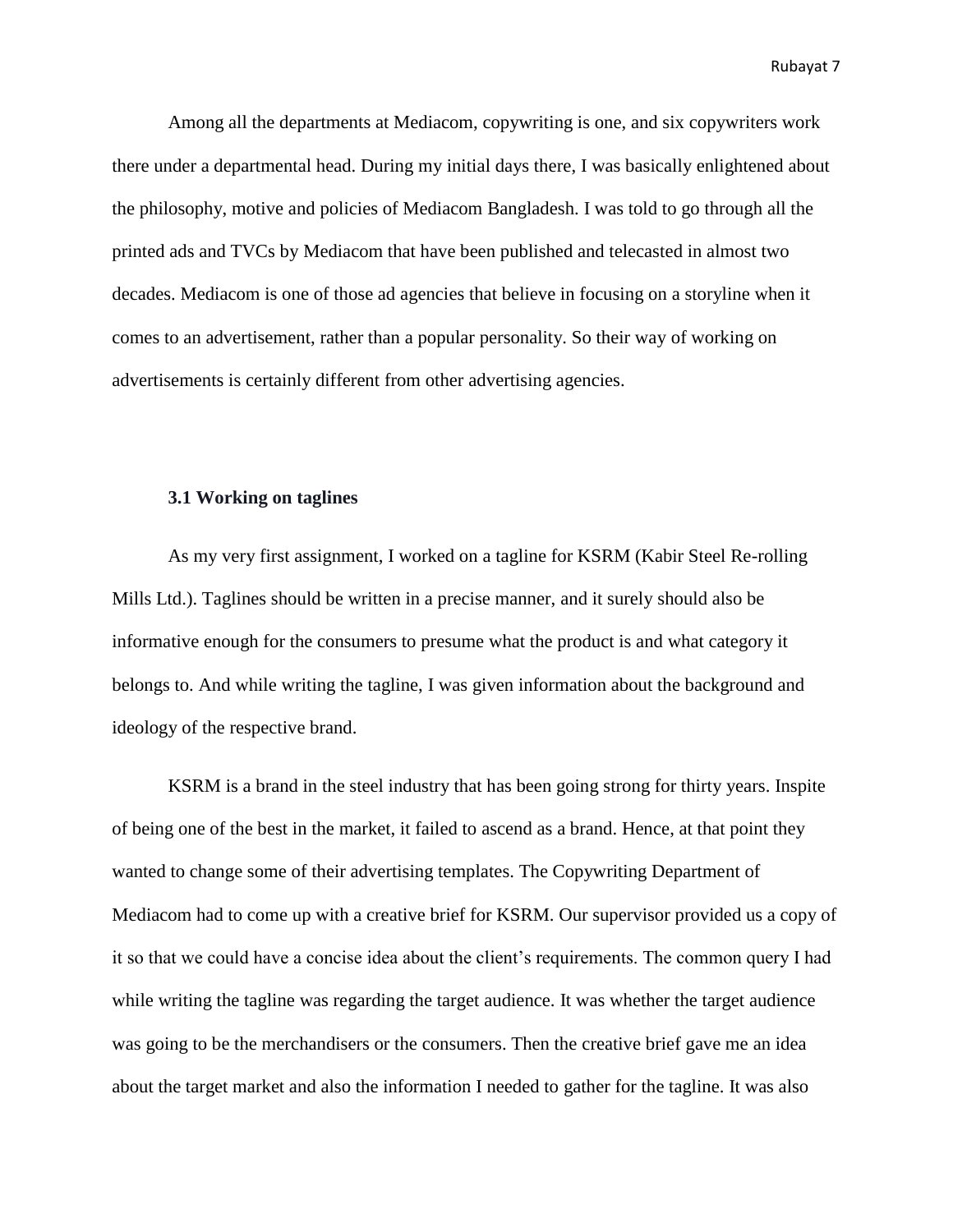specifically mentioned by our supervisor that words like "peace" or "safety" should be present in the taglines so that there was harmony between the tagline and the brand image.

The standard word limit for the tag line was 3-5, but coming up with an accurately suitable and captivating tag line didn"t turn out to be as easy as it seemed to me. I had to come up with around thirty tag lines in both Bangla and English. Here are some of them.

| প্ৰশান্তিতে কাটুক চিন্তামুক্ত আগামী |
|-------------------------------------|
|                                     |
| শান্তির প্রতিচ্ছবি                  |
|                                     |
| প্রশান্তিতে কাটুক আপনার আগামী       |
|                                     |
| <b>Steel Inside</b>                 |
|                                     |
| Your safety, our concern            |
|                                     |
| Peace be permanently settled        |
|                                     |

KSRM has established itself as one of the sincere brands. Hence, while writing the tagline it was essential to keep that earnest and honest tone there, rather than amplifying and bragging about unrealistic things. The taglines I wrote were basically for press releases and billboards, since KSRM did"t telecast their advertisements on TV.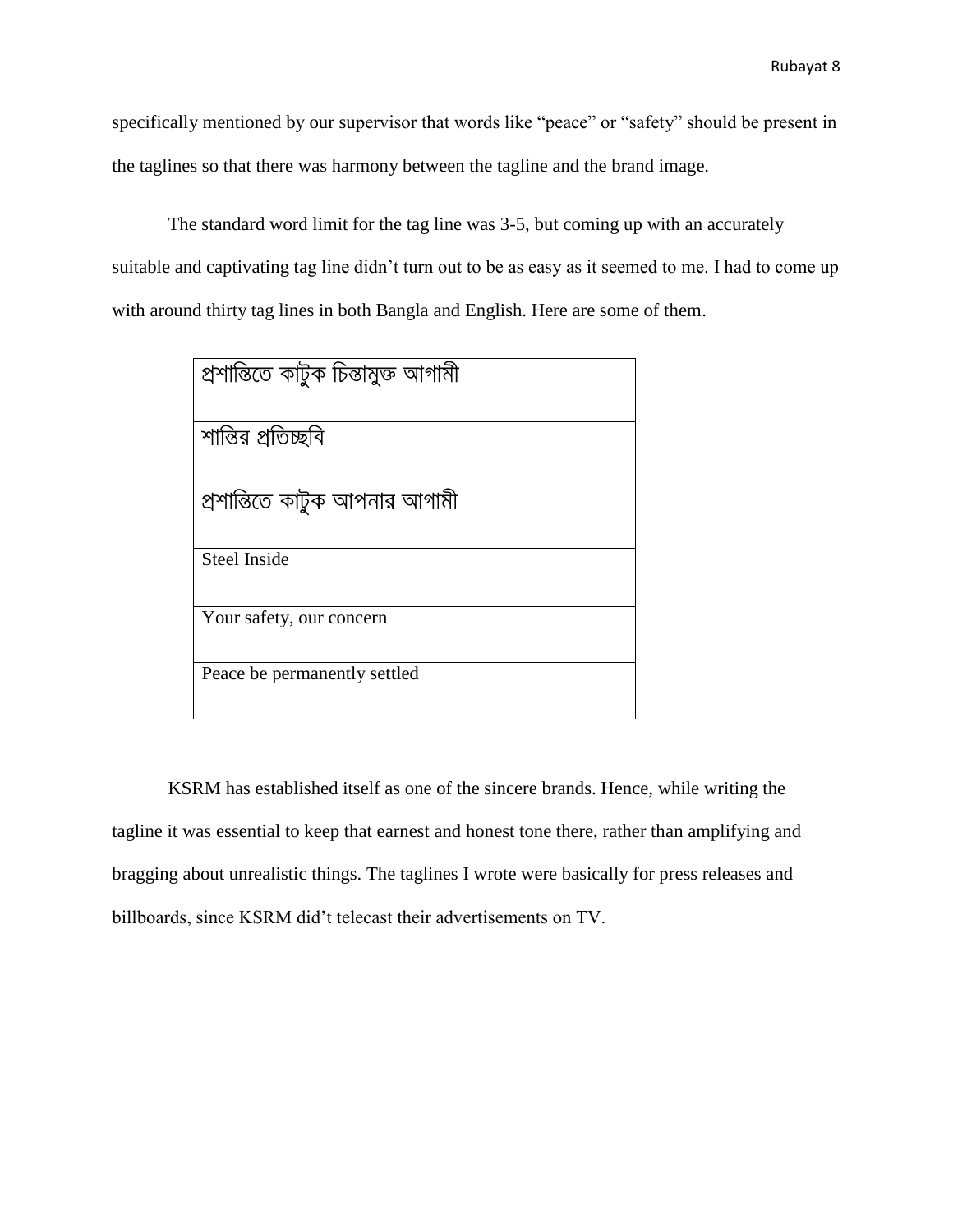#### **3.2 Working on AV (Audio Visual)**

It is always pleasant to know the unknown, learn the unlearned. During my internship at Mediacom, every day I got into a new stratum of the advertising world. Coming across AD (Audio Visuals) was one such experience. Audio visual is a kind of advertisement that is used for the company"s internal purpose. It is made in honor of its employees. I was told to come up with an idea for an audio visual for GSK Pharmaceuticals that would be motivational and creative.

So according to the client's brief I, along with my fellow colleague Tasnim Khandaker came up with a storyline about the human body. In the client brief, it was pointed out that they wanted the audio visual to emphasize on an individual"s strength. So in our storyline we intended to portray the importance of different parts of the human body that contribute to the functioning of an entire body. If a single part of a body doesn"t work the whole body collapses. In the same way, people who work for GSK Pharmaceuticals are the pillars of this organisation and it cannot run properly if any of these pillars disintegrates.

We also had to write a jingle that would complement the visual. However, we got most of the work done, but by the end of the week the clients changed the brief again. And this time they wanted the storyline focused on team spirit. Efforts of individuals can take a team to the peakkeeping this idea in mind we started to rethink the storyline. Then finally the storyline we came up with referred to the liberation war of 1971 and the freedom fighters. The storyline was how individuals" hardships and sacrifices gave us our own nation, how we overcame all the obstacles on the path to liberty only because of our invincible courage. Similarly, people who have been working for GSK were referred to as fighters, whose unbeatable spirit and hard work are the only reasons why GSK is leading in the race. These two scenarios were shown side by side.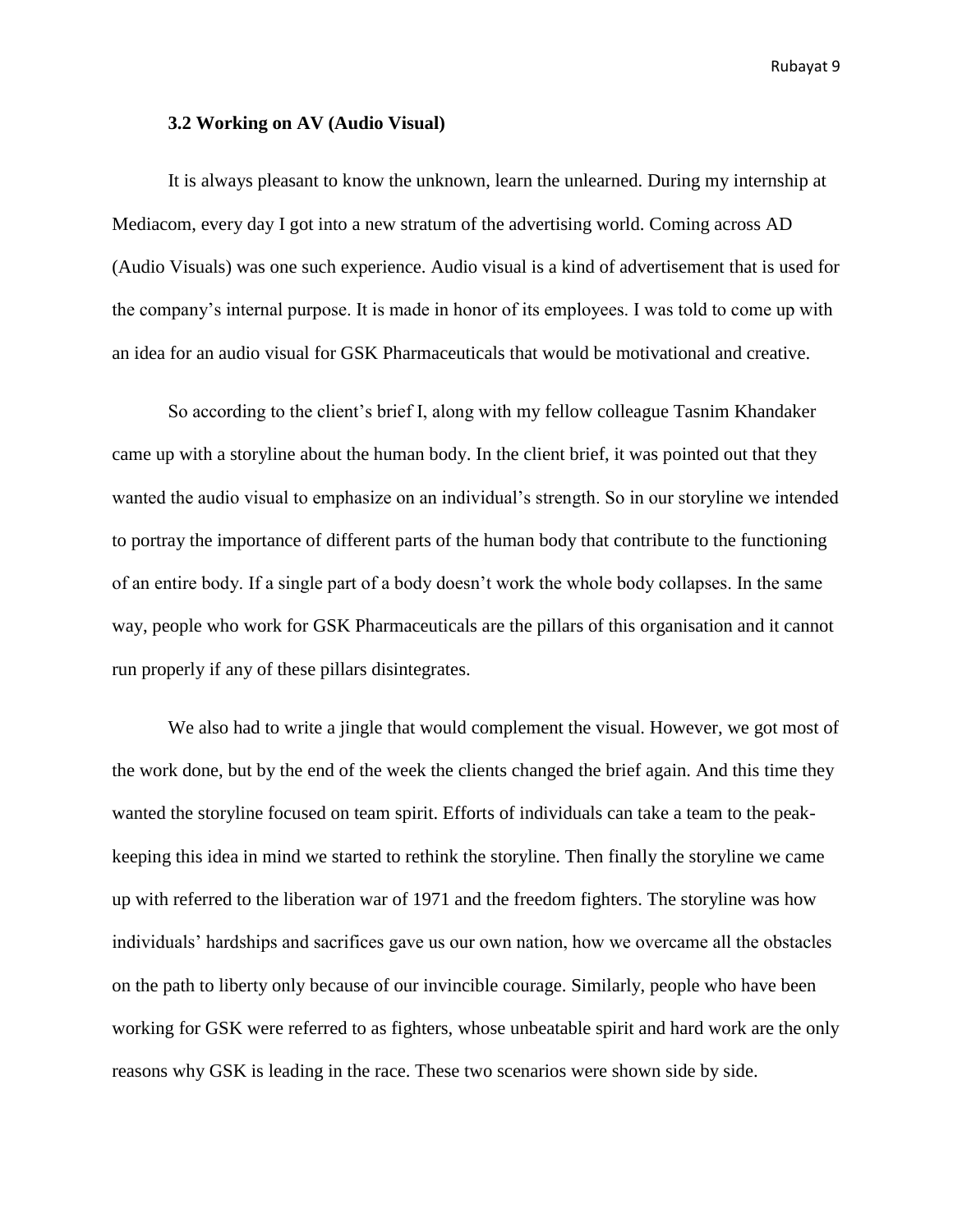So basically the concept of the audio visual starts with a group of freedom fighters who are hidden in a forest or bunker. It is late at night and suddenly the night lights up with distant flashes of gunfire. Then there is some yelling in Urdu in the background and the guns go off. Then there is a conversation among the two fighters and their leader. After that, without caring for his life the leader starts to proceed towards the Pakistani soldiers with a machinegun. Then in the next scene, there are various shots of the triumphs of Bangladesh- Bangladeshi cricket team captain hoisting the trophy after the recent victory against Zimbabwe, images of the first Bangladeshi female mountain climber and some other virtuous moments for Bangladesh. In between these images a slide appears proclaiming that Bangladesh is undefeatable because we are determined, focused and we never give up. Then while the jingle is playing in the background the storyline segues into the GSK portion, where various achievements that GSK accomplished over these years, like their CSR (Corporate Social Responsibilities) activities, their sales statistics and their amazing growth of brands are shown. After that, the images of the members of the sales team, leaders and the supervisors, people who made this journey possible are shown. In the next scene, the image of the team of freedom fighters emerges. The entire group strikes a pose, with a flag waving above their heads. And right after this photo, a photo of the GSK sales team is shown in the same pose. Then at the end, a statement appears on the screen. It says- "Oparajeyo Bangla, Oporajeyo Amra". The medium of this audio visual was Bengali.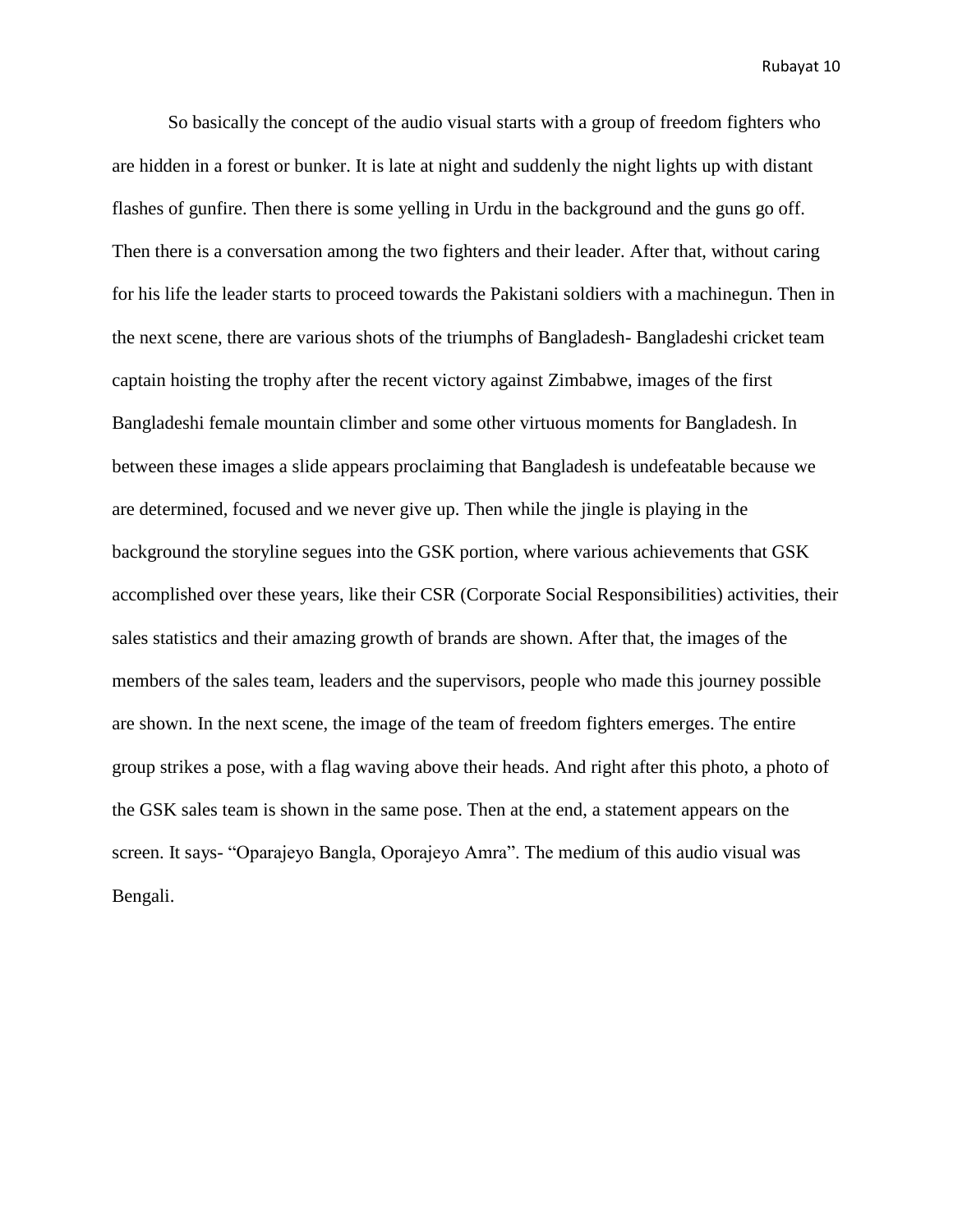## **3.3 Working on social media campaign**

Social media marketing is the process where a company uses the power of social networking sites like facebook, twitter etc to promote a product or a brand. The essential benefit of social media marketing is that it is absolutely free and there is an effort to interact with the consumers. It offers a two-way communication between the poster of the information and the readers or consumers. If a company ignores the second part of the equation, then the marketing strategy is most likely predestined to fail.

In the process of publicizing social campaigns the respective owner of page has to keep going with the posts, even if there is no particular new product to launch. It is essential to update the page time to time for it to appear in others' newsfeed.

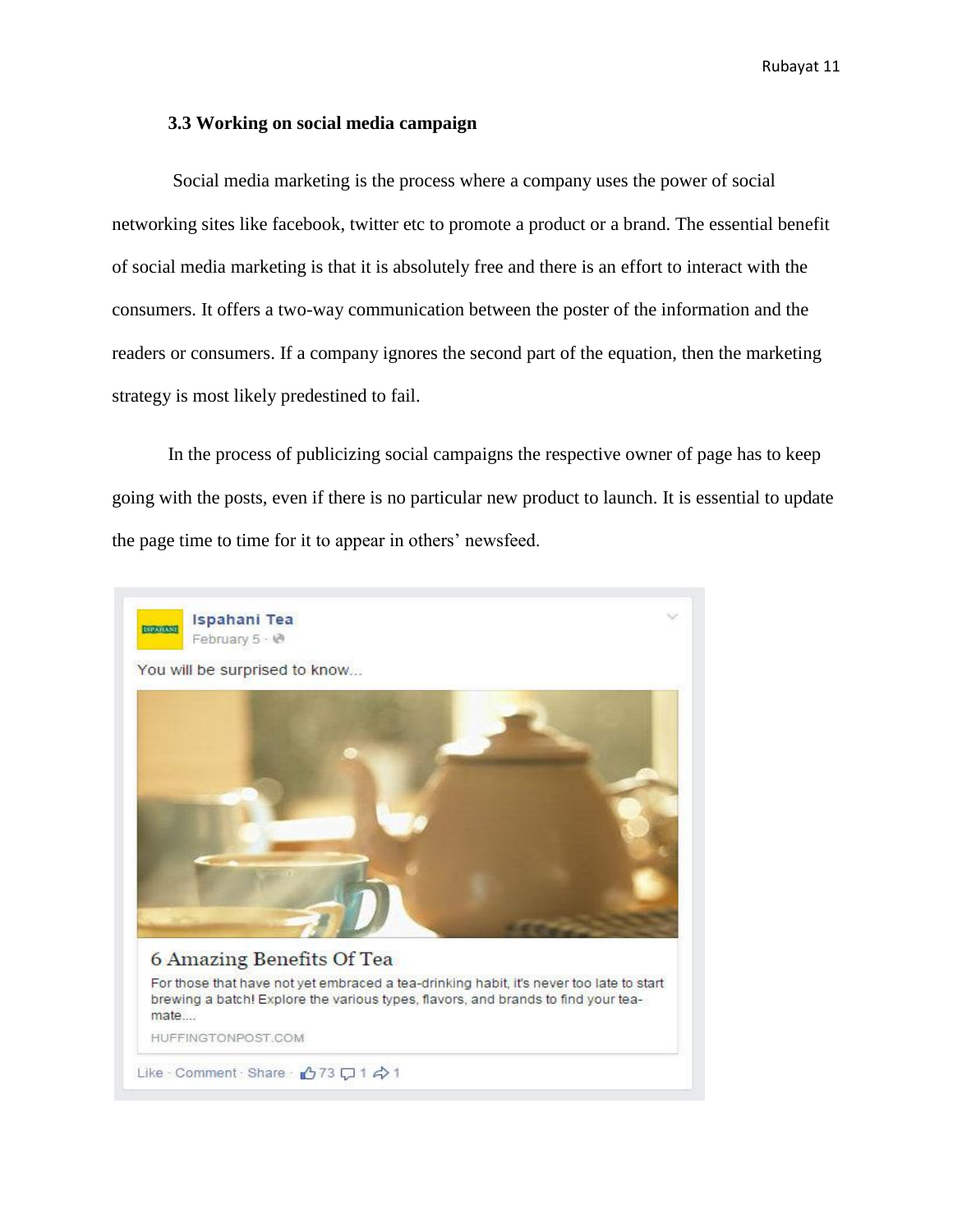The image above is one of the posts that do not directly deal with the product Ispahani Tea, but the category 'tea'.

Social media marketing also requires a good deal of involvement, both in terms of keeping up with the latest trends and maintaining ongoing relationships with the customers.

## **3.3.1 Meril Lip Care**

Among the couple of social media campaigns I worked on during my internship at Mediacom, Meril Lip care"s promotional campaign was one of them. As previously mentioned, in order to promote a new product and recreate a brand image, it is essential to figure out the target group first. In the promotion of Meril chapsticks, the target market was youth. Hence, for this campaign they decided to pick a trend that the youth follow. Therefore, they took "selfie" as a medium of interaction with the consumers. To let the people know about the product, they decided to start up a selfie contest on facebook. Among the participants who posted their selfies on the Meril Lipcare official facebook page, one participant with maximum number of likes won a selfie stick by the end of the week.

To keep the facebook page active and let others be updated, I also came up with some lines that would be posted as captions associated to the images. The sequence of the lines was required to show up in three different ways- as a message, as a reminder and as a final reminder throughout the week.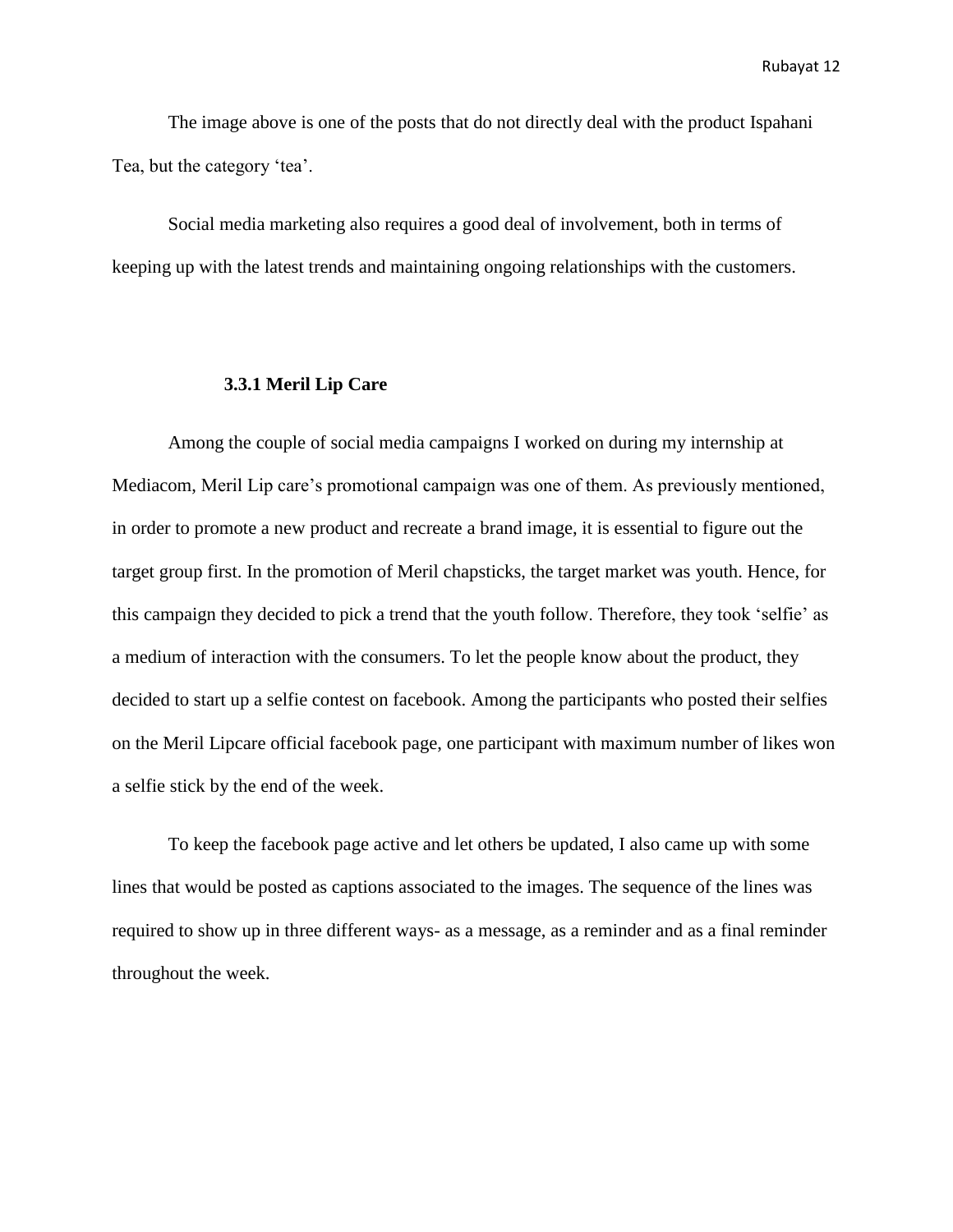I had the liberty to choose either Bengali or English for the promotional campaign, and English was the language chosen, as it is more convenient to communicate in English on social media.

#### **3.3.2 Ispahani Tea**

There are certain rules regarding social media marketing. For instance, the ways of interaction are supposed to be through visuals (images) and these visuals should contain around 35% text. Keeping these instructions in mind, I came up with the ideas that were associated to a specific category, rather than a brand. Here, for Ispahani, the category was tea. So, the posts of the page were mainly about tea.

Ispahani is a leading brand that has been dominating the market for a long time. So it is not tough for them to have the category benefit because people are used to consuming Ispahani tea. In such a case, when information about tea is posted, people will merely think of Ispahani tea.

The posts had been divided into three different kinds- facts, benefits of the category and interactive posts. For instance, "Drinking tea is found to improve attention, reduce stress and help focus on tasks."

To establish this fact about tea, the taglines I came up with were-

A cup of tea a day, keeps stress at bay.

Tea is instant wisdom, just add water.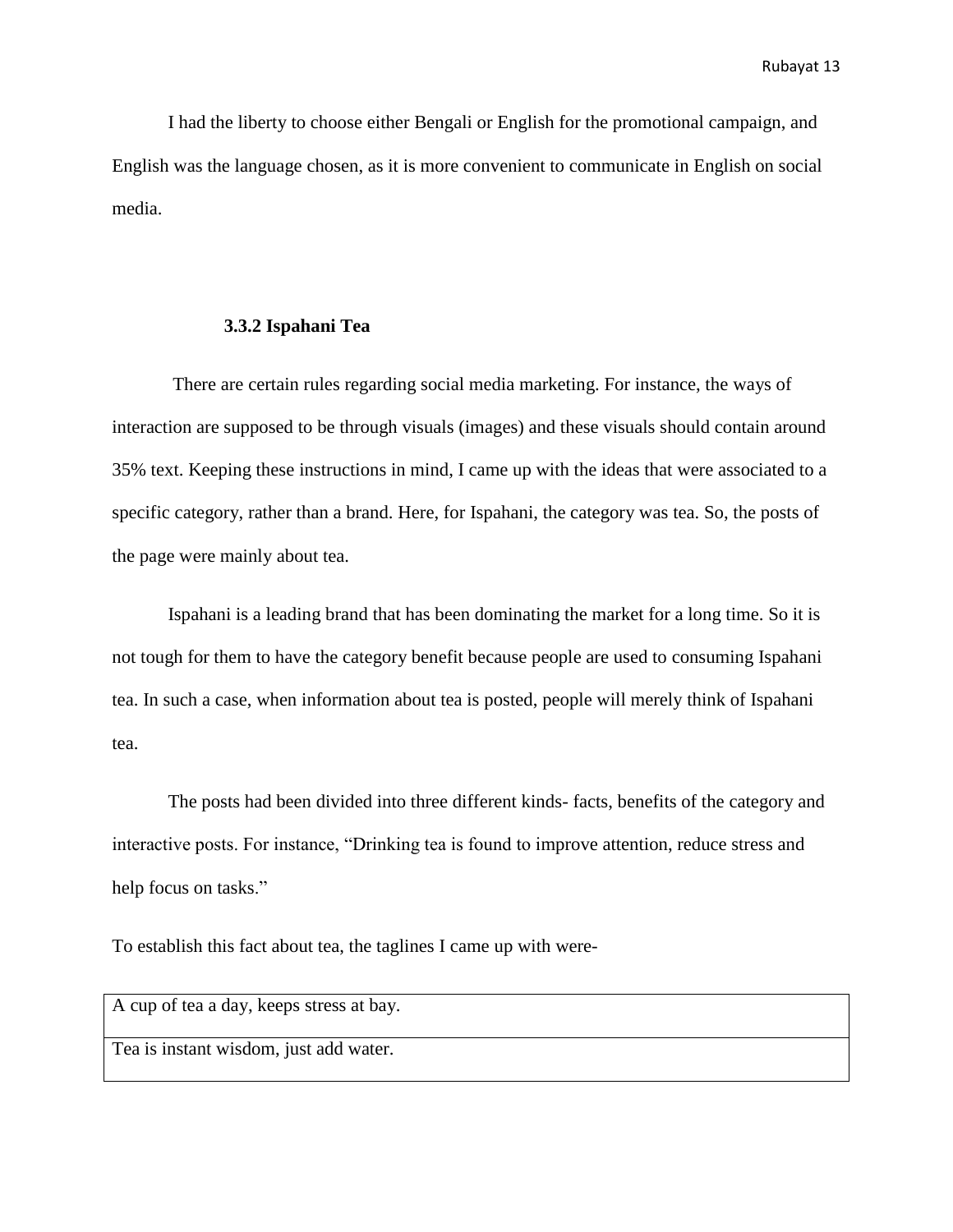Tea might not make your day simpler, but it definitely makes it better.

Where there is tea, there is creativity.

The visuals would be of an artist working on a painting with a cup of tea beside him. Since there was a barrier regarding the word limit for the taglines, I had to come up with statements that were short and captivating. And the duration of this project was presumed to be as long as the respective brand is in the market.

Finding visuals for posts for Ispahani"s official facebook page was quite a challenge, because most of the time it happened to be very difficult to find relevant visuals, that would complement the caption. A caption I came up with "Where there is tea, there is creativity" was chosen.

#### **3.3.3 Radhuni**

The target group of this campaign was working women who can"t manage to have much time for cooking and other domestic activities. Keeping that in mind the ideas for posts I submitted to my supervisor were about quick cooking tips, household tips and a guideline to manage work and home properly.

#### **3.3.4 Ruchi**

The online contest for Bangladesh vs. Zimbabwe ODI Series was covered by "Ruchi". The idea we provided was to post some interactive queries on the Ruchi official facebook page. The questions did not necessarily have to be about cricket statistics, but somehow they had to be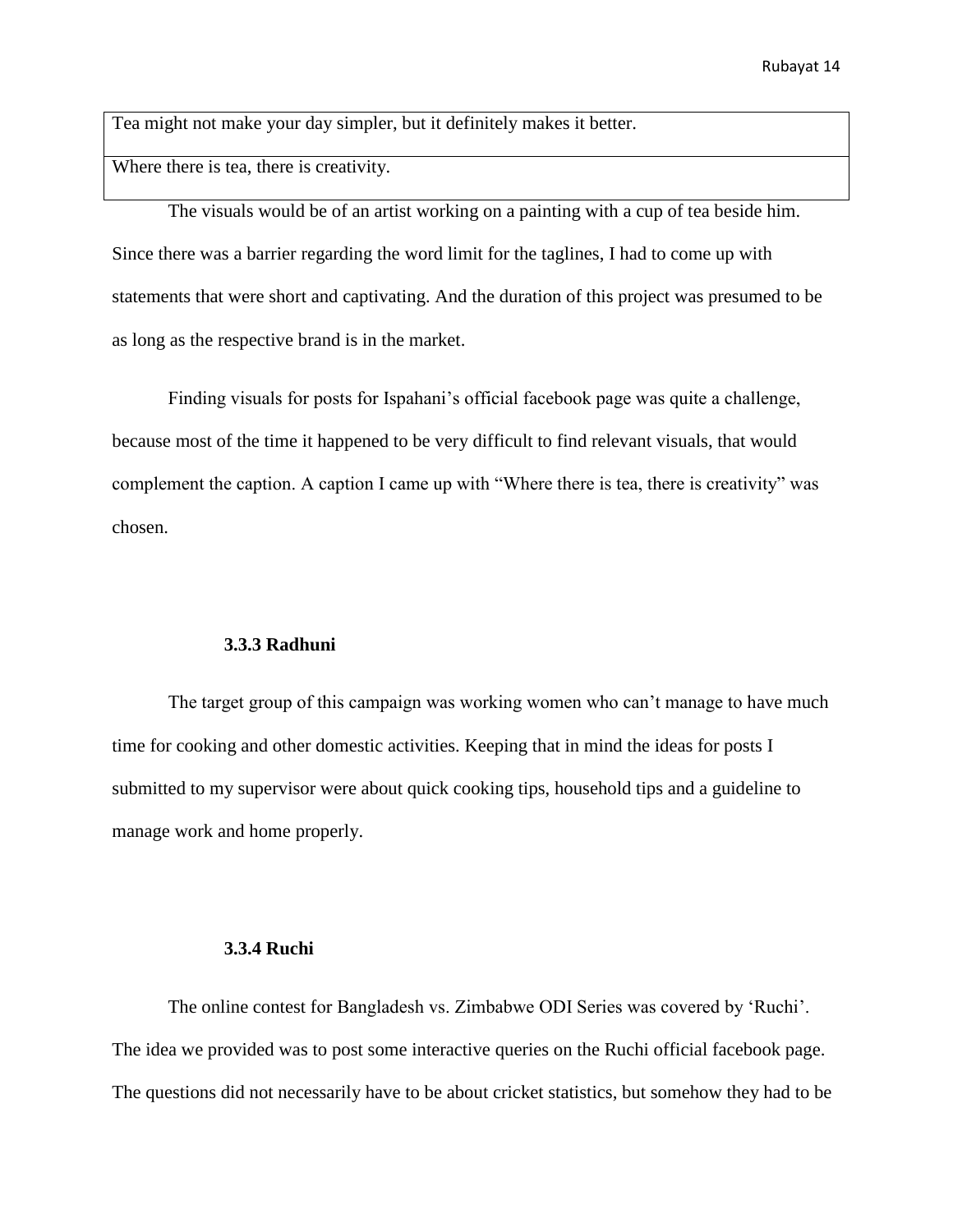related to cricket or cricketers. So, we decided to post a prediction contest, For instance- "Who is going to win today?" "What will be Bangladesh"s score range today?" "Guess who the cricketer is" (some unique and significant information about that particular cricketer would be mentioned in the caption). This was an ongoing contest which continued till the day of the final match.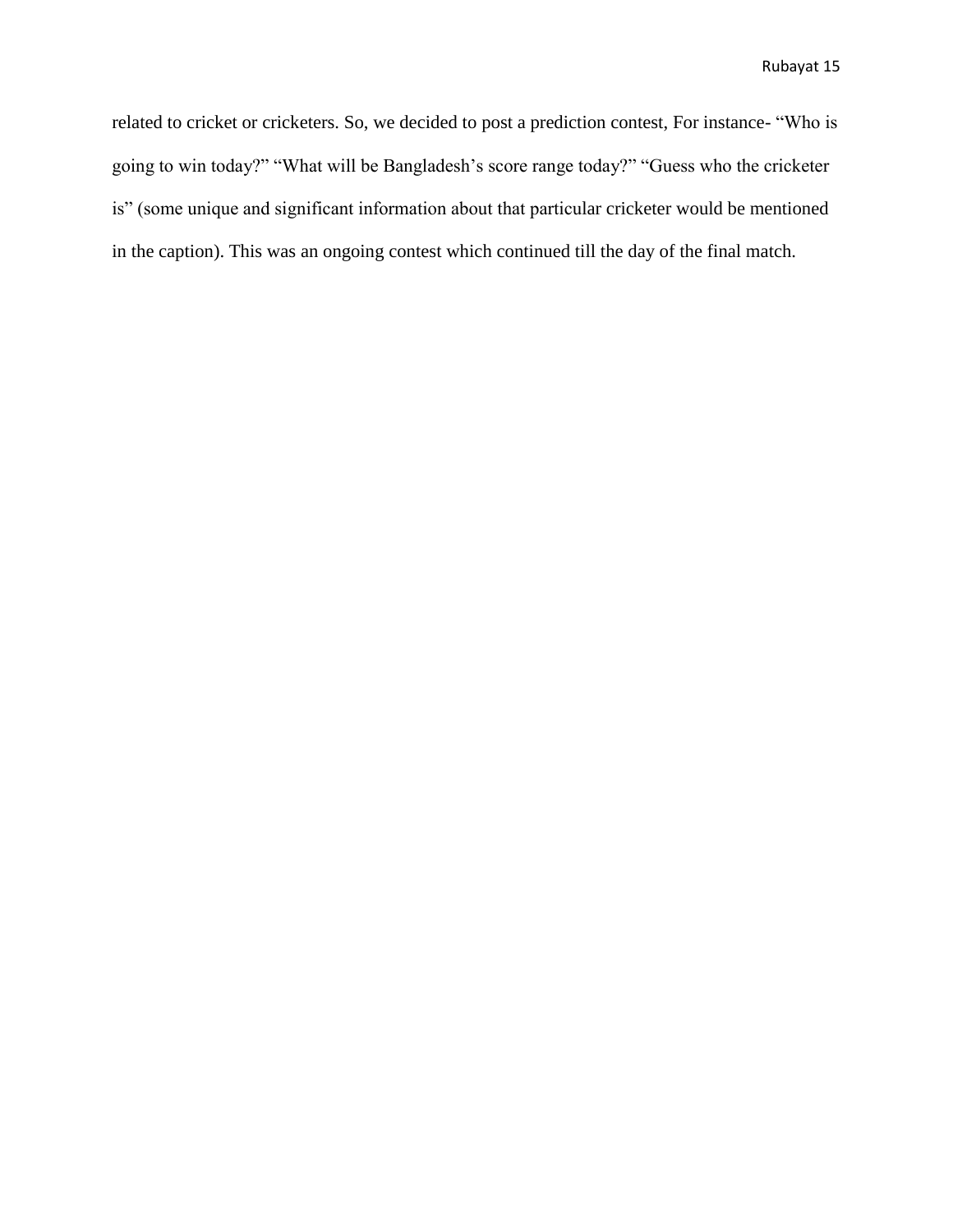## **3.4 Working on awareness campaign on social media**

#### **3.4.1 Senora**

Senora is one of the prominent products of Square Group that has been leading in the market for around two decades. It is also renowned in terms of maintaining a sincere brand image. Till now Senora has worked on several awareness campaigns, for instance- cervical and breast cancer awareness programme. This time they were looking for some issues that would relatively convey the message that Senora delivers which is "be confident".

There are several health problems that women do not talk about openly. Hence I thought of mentioning those issues on its facebook page. Additionally, different tips to keep body and mind sound would also be posted there. For instance, the first post would be about how detox water works to refine blood and boost metabolism. Then the next post would be about the procedure of preparing detox water.

I also thought of posting a video series on the page, where every week an expert would talk about one common problem that women usually face. The length of these videos would be around one to two minutes, and the topics would be selected from the frequently asked questions on senora helpline. These were the relevant kind of ideas I was told to come up with every week.

## **3.4.2 Anti-Obesity Day**

On the occasion of anti-obesity day, a note was sent from Mediacom through email to employees of Square Industries Ltd. who are basically engaged in desk jobs, and also face the highest risk of suffering from obesity. To cope with a busy and hectic life almost all of us have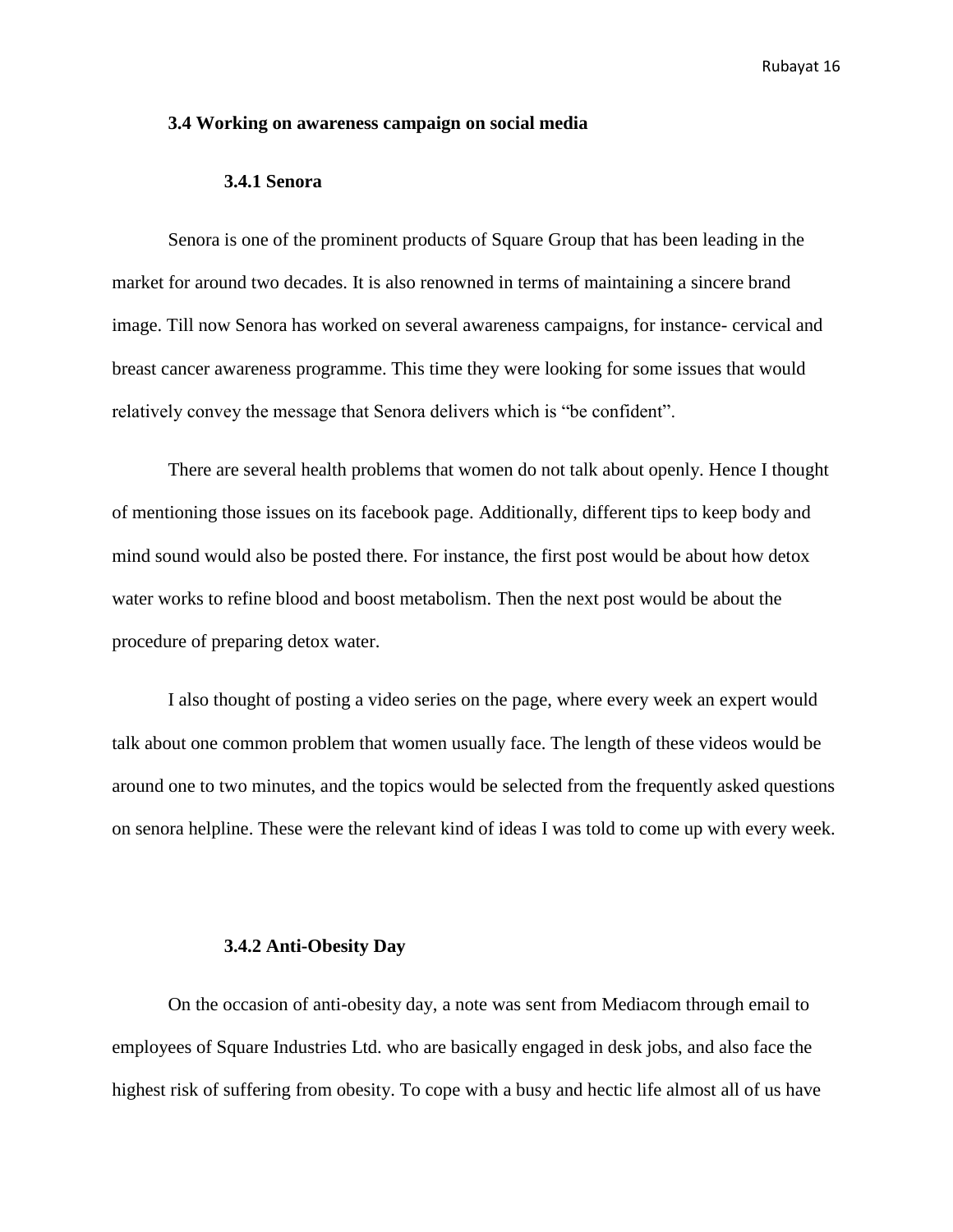given up all sorts of physical activity, and adapted to extremely unhealthy food habits. Hence, our aim was to remind the target group about the kind of life they were supposed to live. This campaign was powered by "Zerocal", a renowned product of Square Pharmaceuticals that is used to discard extra calories added by sugar in beverages.

The points I covered in the write up are- reasons and consequences of obesity and ways to avoid it. Since this campaign was powered by Zerocal in the end there had to be a message which is known as a call for action. So I came up with a line which said- "Let Zerocal be your key, to prevent obesity."

## **Eat What Keeps You Fit**

Do you know  $26<sup>th</sup>$  November is World Anti-Obesity Day?

According to WHO, obesity is an aggressive global epidemic that kills almost 2.8 million people every year. Health experts also have linked obesity to High blood pressure, Coronary heart disease, Fatigue, Cancer and Kidney trouble.

Nevertheless, obesity can be avoided just by adopting certain healthy practises like- Active

lifestyle, Healthy and diverse food choices and discarding extra calories from your diet.

So, take your first step towards anti-obesity by including Zero-Cal in your daily consumption.

Fig- Note that was sent to the employees to raise awareness about obesity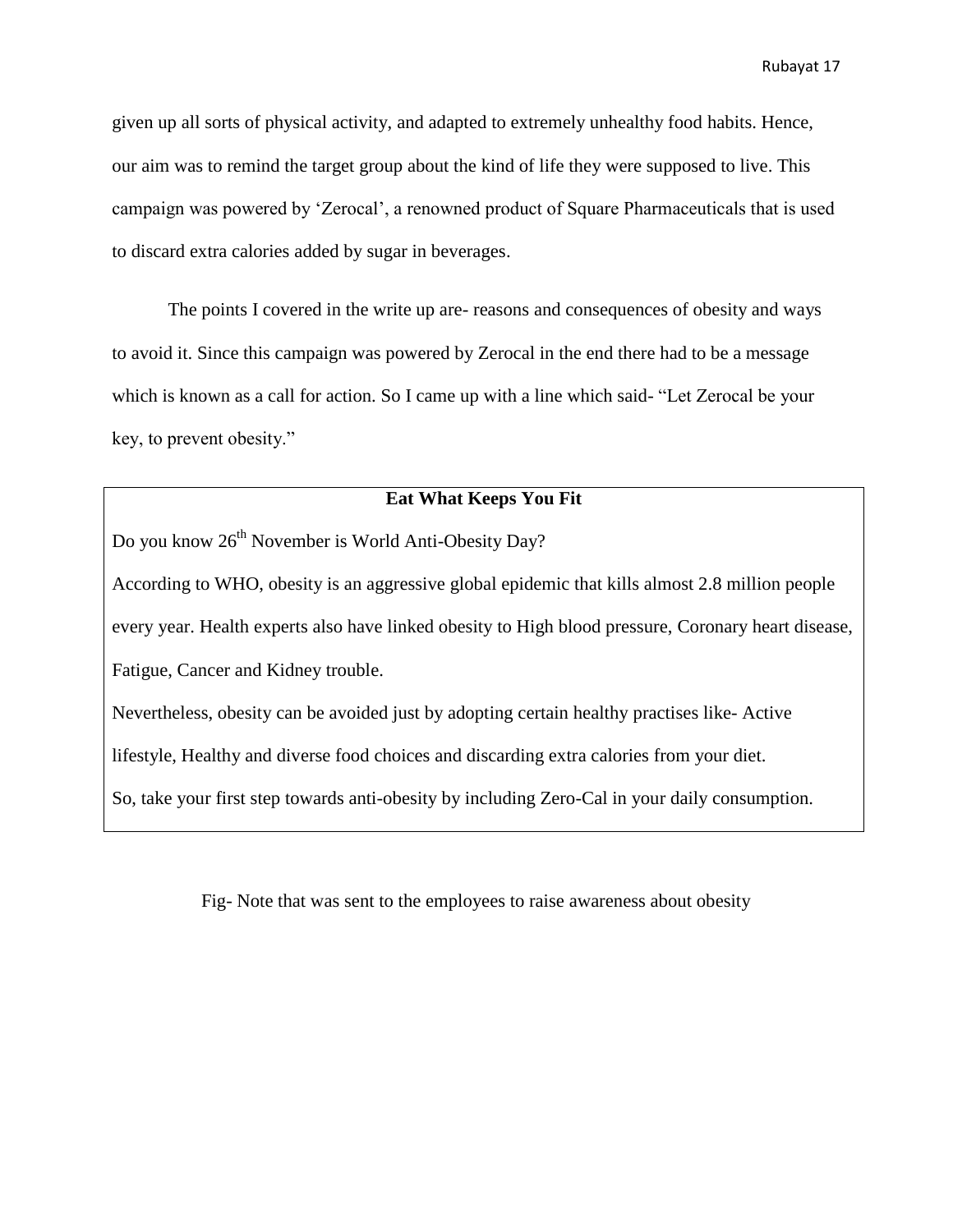## **3.5 Working on TVC**

## **3.5.1 Energy efficient appliance**

Social communication is about making the public or a community aware of certain issues. Different profit and non-profit organisations do this. I was assigned to write a storyline on the topic of using energy efficient appliances and the benefits of it. Before I started to think of any story, I was instructed that in social communication it is essential to stick to one particular message, rather than coming up with diverse ideas.

Changing people"s habit of using non-energy efficient devices could not be expected to change overnight. However, it was possible to raise ideas like, saving money and energy, global warming etc to encourage people about using energy efficient devices. Here the main aim was to promote these star labeled energy saving electronic devices, so that from now on, whenever people go to buy an electronic device, getting an energy efficient device for their home becomes one of their requirements. The awareness campaign was brought by UNDP Finance.

After researching the storyline, the creative department ended up with two stories for the energy efficient appliance TVC.

## **3.5.2 TVC on Meril Lipcare**

Just before last winter Square Toiletries Limited launched a new product in the market named "Meril Lip Care". They launched Meril Lip Care chapsticks in three different flavours. For the advertisement of this new product, the client wanted the creative department of Mediacom to come up with a storyline that shows that these chapsticks repair winter affected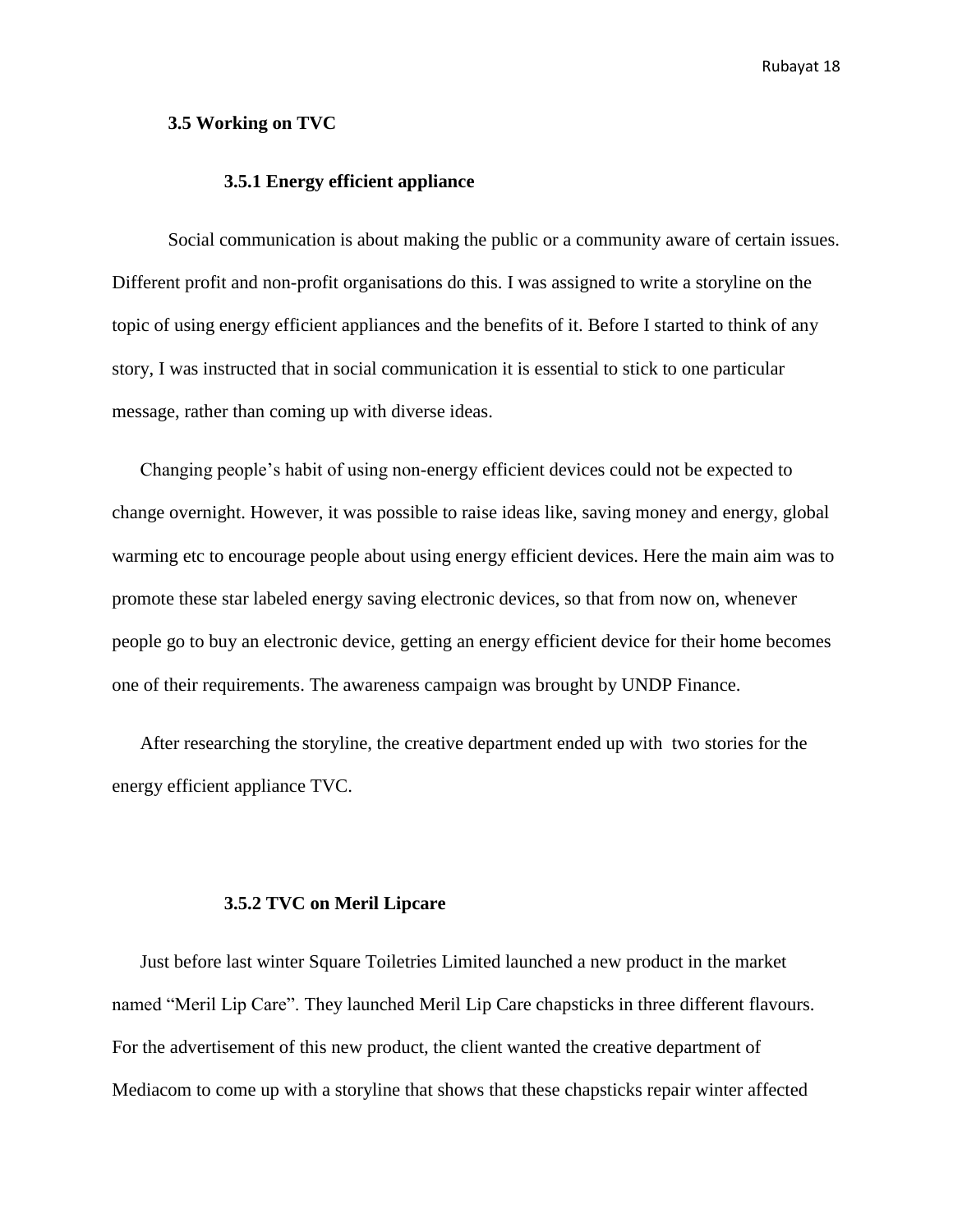cracked lips instantly, and it is also suitable for all seasons. "Pretty lips for a pretty smile" was the focus of the ad, and they also wanted to pass the message with the help of one of the popular trends of these days, selfie.

This project was already coming to its end, but my supervisor told me to think whether there is any other way to show this TVC. He wanted me to practise making storylines for the TVC. He also said that if the clients liked any of my ideas they would take it for the advertisement. He gave me the scripts of the ad so that I could have an idea about what their story was, and also see if I could help them change something if needed. He also showed me pictures that had been captured for the ad. He asked me to take a look at the pictures, and see if they were suitable for the story that had been prepared. If any change was necessary they would go for a further photo shoot. He also let me listen to the jingle that was prepared for the ad.

Storylines for advertisements are required to be very detailed. Everything needs to be mentioned specifically, starting from each and every movement of the characters, jingles, dialogues and settings. Here is the storyline that I prepared for the Meril Lipcare TVC-

It is a gloomy winter morning. A group of five friends are hurrahing and preparing to head to one of their friend"s village home. They have all their equipments to take photographs with them, because their purpose of visiting the village is to cover a story based on winter in Bangladesh. While they are riding a bullock cart to reach their destination, one of the guys takes his phone that has a selfie stick attached and tried to take a group picture. But because of one of the girls everytime the pictures are coming out bad. Another girl beside her notices that the girl's lips are cracked, and that is the reason why she is not smiling at the camera. She takes out a stick of strawberry flavoured Meril lipcare from her overcoat pocket and gives it to her. The focus will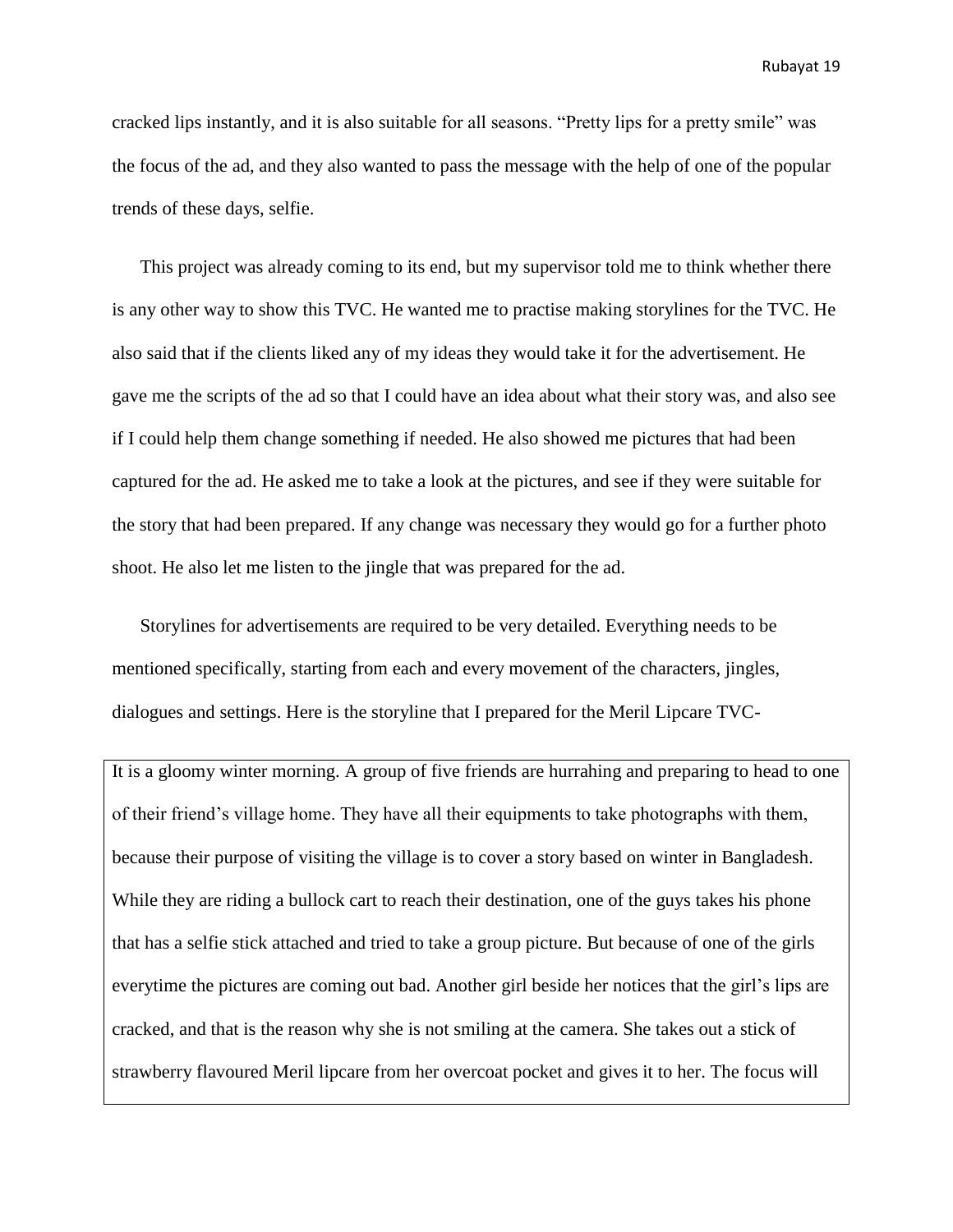be on Meril Lipcare for a couple of seconds. She applies the Meril lipcare on her lips and instantly it is healed. Then she looks at the phone camera again, and a nice group picture is taken.

The next scene is another winter morning. The first girl from the group is taking a picture of a village girl in a rape-seed field and she is instructing her to smile infront of the camera. Then she also notices the girl"s lips are damaged. She takes out a lemon flavoured Meril Lipcare from her purse and applies that on her lips, and the next thing the girl is doing is smiling infront of the camera.

The last night of the trip is shown in the next scene. Some ladies from the village are serving them "Pithas". They are all laughing and sharing some cheerful moments. The next morning, when they are leaving the village, they take out the camera again to take a selfie will ten-fifteen children in the background. One of the guys in the group yells, "Smile!" and a picture is taken. They are all waving at the kids and in the front, there is focus on a Orange faloured Meril Lipcare which is peeping out of the bag. The tag line also shows up on the screen, which says, "Cares and repairs."

All this time a winter based melody is played in the background, and the main conversations among the friends are also shown. Only the conversations where the words "Meril Lipcare" are uttered are focused.

Though in the client brief it was mentioned that Meril Lipcare was suitable for all seasons, I deliberately skipped that part. Because from my view point which I also shared with my supervisor, in a summer based country like Bangladesh, people hardly think of using a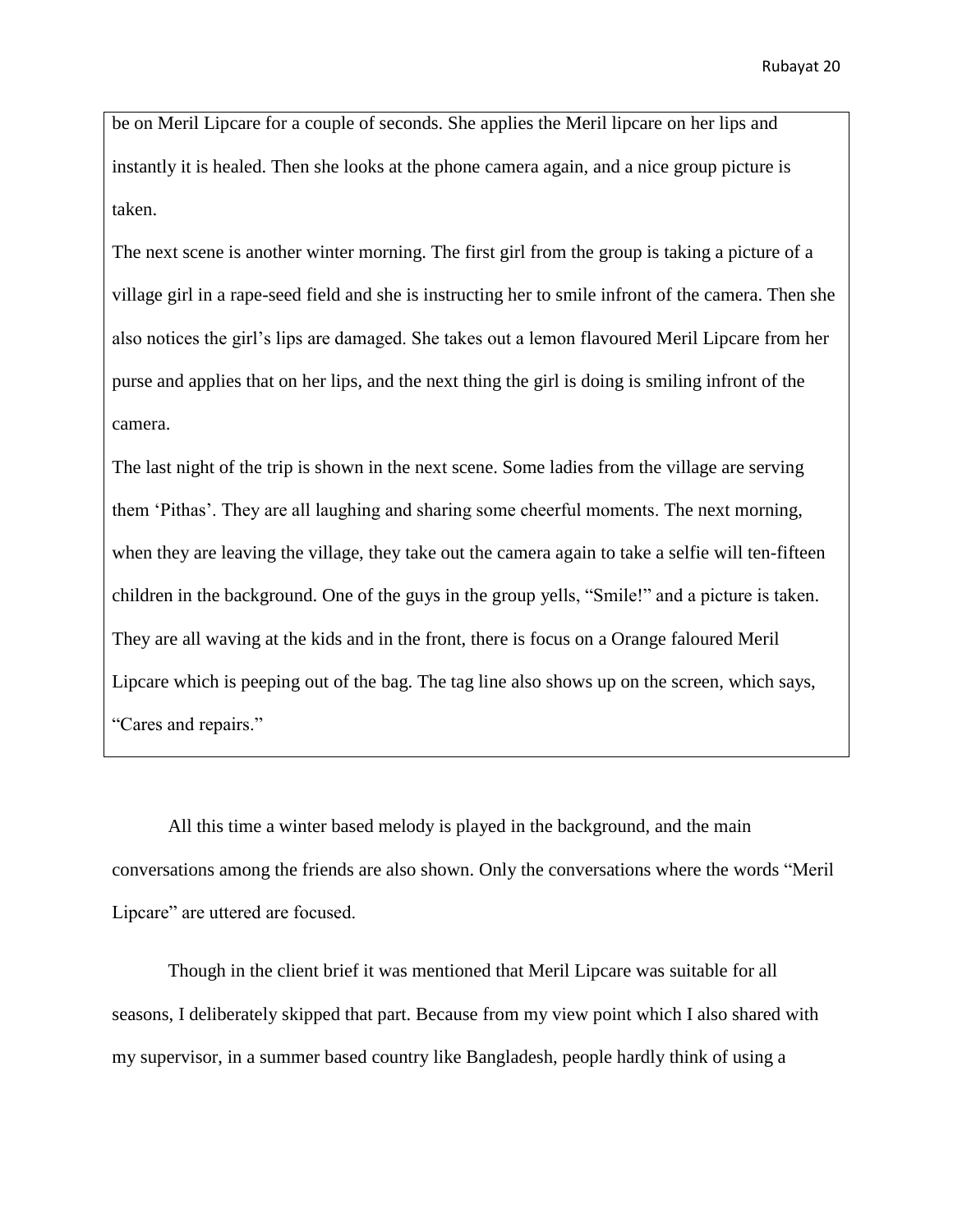chapstick for their lips throughout the year. So it would be quite unnecessary to put that information vividly in the ad.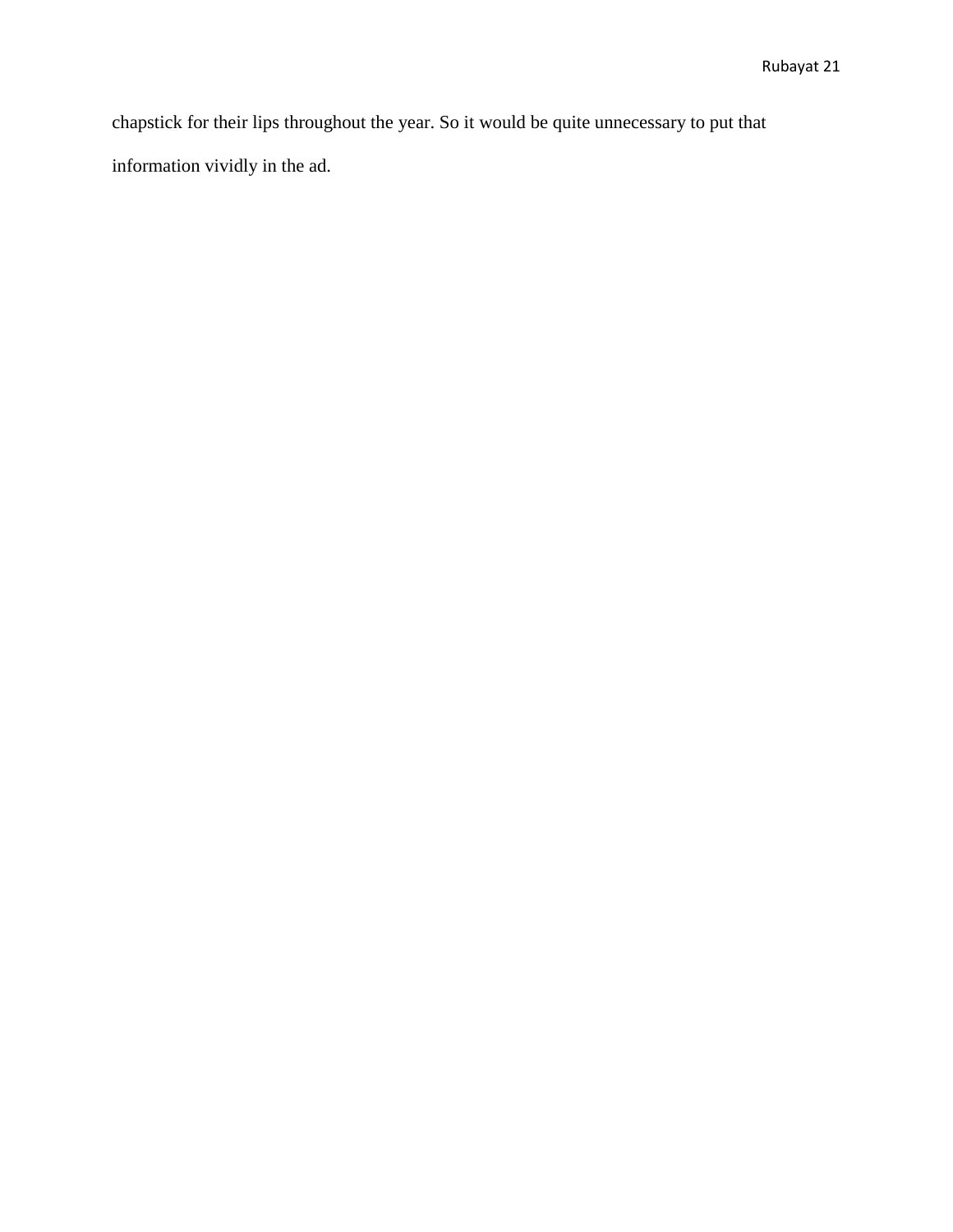## **4. Personal Account**

It is said that, "Not everything that is learned is contained in books." There is no way to deny that books are ubiquitous sources of knowledge. However, the knowledge instructed is limited but saturated by the experience gained in this pragmatic world. Throughout our lives from primary level through tertiary level education to adulthood, we learn something either from our academic field or through experience. Practical knowledge gained through real world experience indeed strengthens a person mentally making his/her survival possible, otherwise s/he becomes vulnerable due to the changes in career.

Knowledge that is pursued in educational institutions is expected to have a proper application in life. That is how knowledge can flourish and accomplish the goal of being acquired. But in my point of view, knowledge gained through real world experience has far more impact than knowledge gained from books. During my journey of the twelve week internship, I got to apply my previous knowledge about advertising, and I also gained new practical knowledge about this field.

I am an admirer of David Ogilvy, one of the great advertisers of all time and during my internship period I always tried to follow his sayings while working on the tasks that were given to me. His honest opinions about advertising always make profound sense, and his bold words of practicality encourage everyone to think. "I do not regard advertising as entertainment or an art form, but as a medium of information. When I write an advertisement, I don"t want you to tell me that you find it 'creative.' I want you to find it so interesting that you buy the product." (Ogilvy 7) I always tried to keep this in mind while working on any assignment at Mediacom.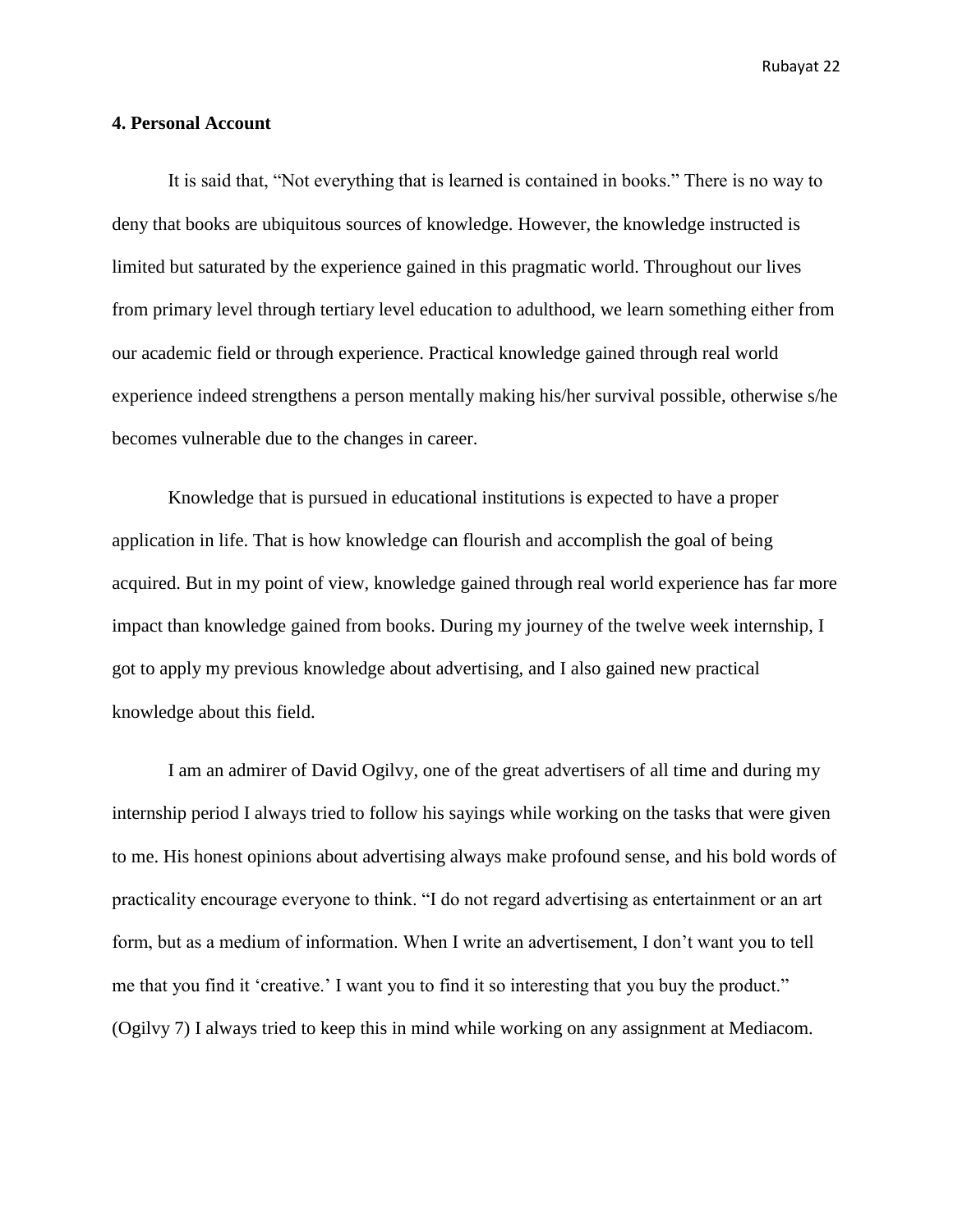In the same book by David Ogilvy there was an instruction where the copywriters had to decide what the brand image should be before starting to work on an advertisement. Image means personality- the name, packaging, price, style of its advertising, and most importantly, the nature of the product itself. Every advertisement should be thought of as a contribution to the brand image. The advertisements should project the same image, year after year, which is difficult to achieve. I was informed this exact message by my supervisor as well.

There were a lot of things to improve and work on during my initial days at Mediacom. I was very much concerned about the grammatical errors that I used to make in both my Bengali and English writings. My supervisor noticed that, and told me to concentrate more on the words, rather than the syntactical side of the language. Grammatical errors were edited once I prepared my storylines, taglines or captions. Certainly, it was the message about a product that we needed to deliver, not how creative we could be with the language.

Initially I also faced some issues about communicating and presenting my ideas. As I wanted to get rid of my fear, I started to discuss the draft plan of my ideas with my supervisor first, he then pointed out the strengths and drawbacks of my strategies. After that I worked on my final ideas. This plan of work helped me to be more confident about my assignments and put me in the right direction of brainstorming before working on the conclusion of an assignment.

I also learned the basic strategies and marketing plans while working on social media marketing. This area of marketing strategy was totally alien to me. Working on captions and posts also helped me understand how to promote a product through the social media, how the advertising strategy of an existing product is different from the advertising strategy of a new product to be launched in the market etc.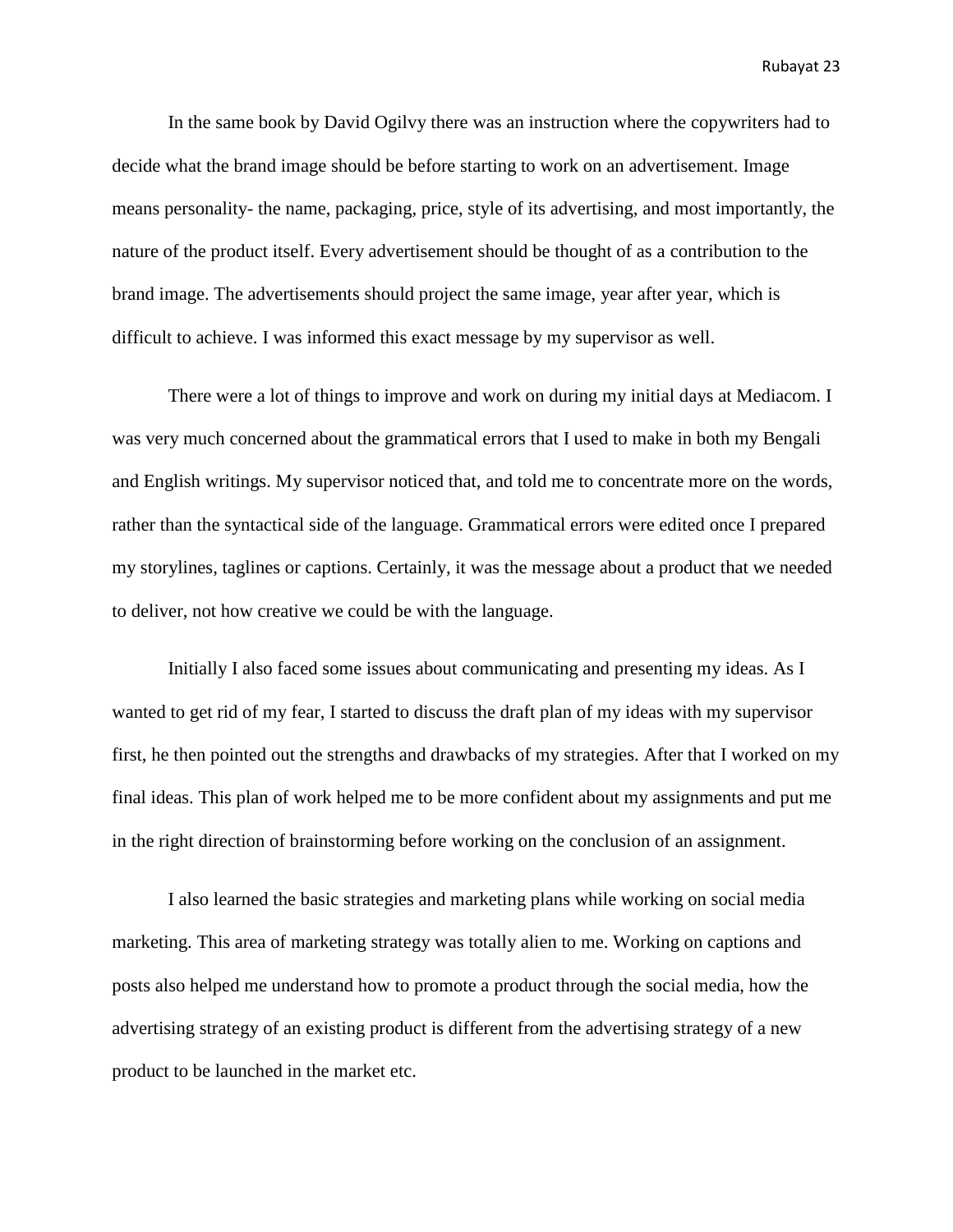## **5. Conclusion**

The world of advertising is indeed not easy. Being a bridge between the consumer and the product, people associated to this field have to face different kinds of challenges everyday. There are struggles that many people face when entering the world of advertising. The twelve week internship experience was definitely not enough to know about all these difficulties, but it surely gave me a certain guideline to follow in order to overcome the obstacles that are faced. As a media student, it helped to know exactly what I can expect when going into this business, and how I can overcome the common problems both professional and personal.

"The goal of advertising is not to be liked, to entertain, or to win advertising awards; it is to sell products." (Bly 19) To convince the customer to buy the product, a copy must have three elements in it. They are- grabbing the target market's attention, communicating and persuading. While interning at Mediacom I got to work on three of these aspects through different tasks. When I worked on taglines and captions I came to know how a simple sentence or a phrase can deliver so much anticipation that it can convince a person or even a group to include a product in their everyday lives for years. On the other hand, TVC and social media marketing, these two kinds of advertising means that can communicate with the mass in the most rapid and effective way.

Apart from the assignments, there were also different aspects and expressions of advertising terms I came across while doing my internship at Mediacom. I was familiar with most of those terms beforehand because of the ENG404 Copywriting course, but during my internship I saw the practical use of those terms . This is where working on academic projects and professional tasks is different from each other. While doing my course assignments all I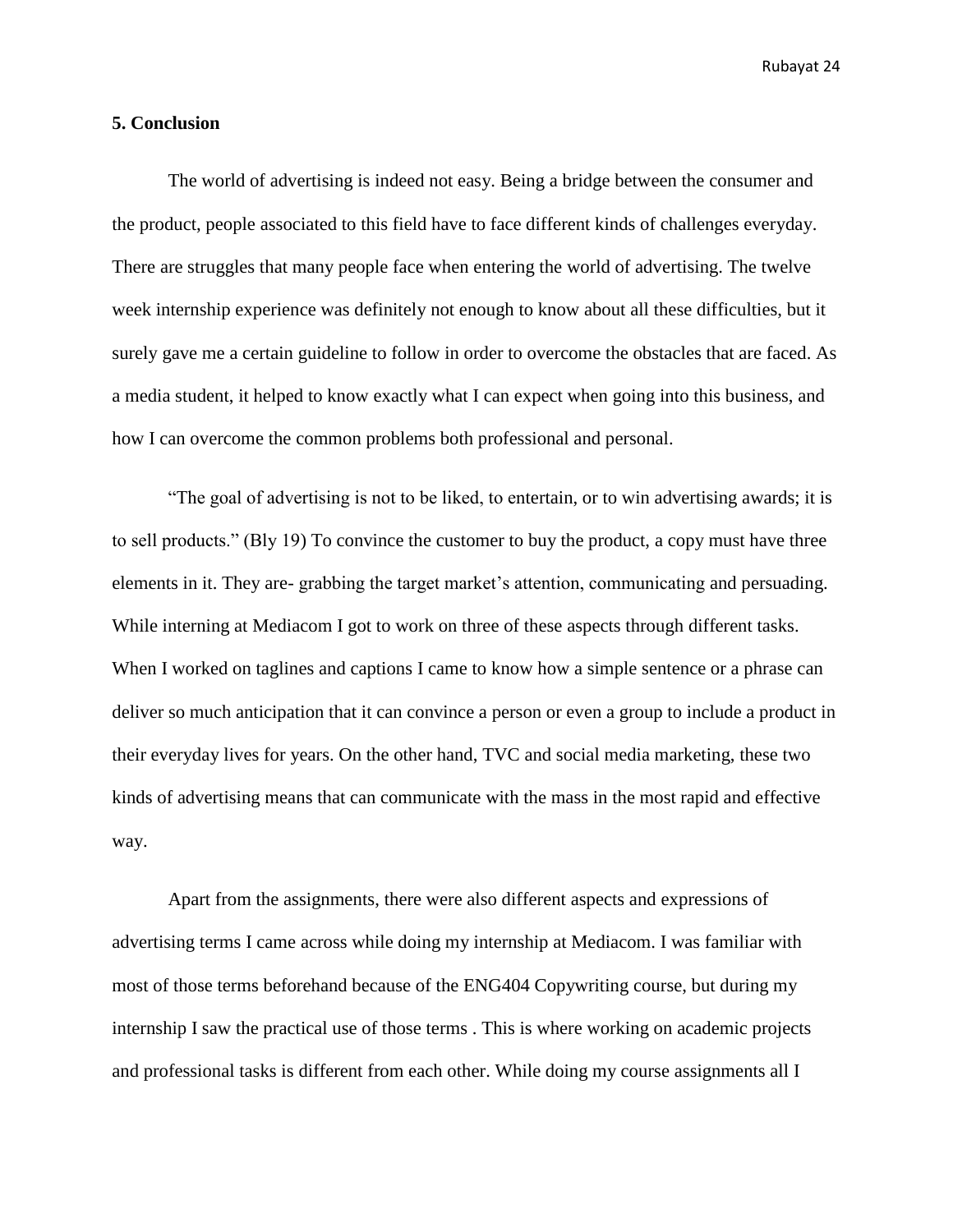thought of was being creative and sticking to the rules of copywriting mentioned in the text. However, when I was working on different advertising copies at Mediacom, I had to come up with copies that were relevant to the client brief, appropriate for the brand image of the product and ones that captivated the target audience at the same time.

There is a famous saying by Pablo Picasso, "Learn the rules like a pro so you can break them like an artist." The world of advertising does not always go according to the rule book, but it was also essential to know the rules to understand their proper application in my work. During my three month internship period I had experienced both.

Syful Akbar Khan and Tanzim Rahman were my internship supervisors. The both have years of experience in the field of advertising. My fellow intern and I tried to learn as much as possible in that little amount of time. I believe this three month learning will be beneficial for me in the long run as it will help me to pursue a career in advertising, as well as develop my analytical skills which will help me in life.